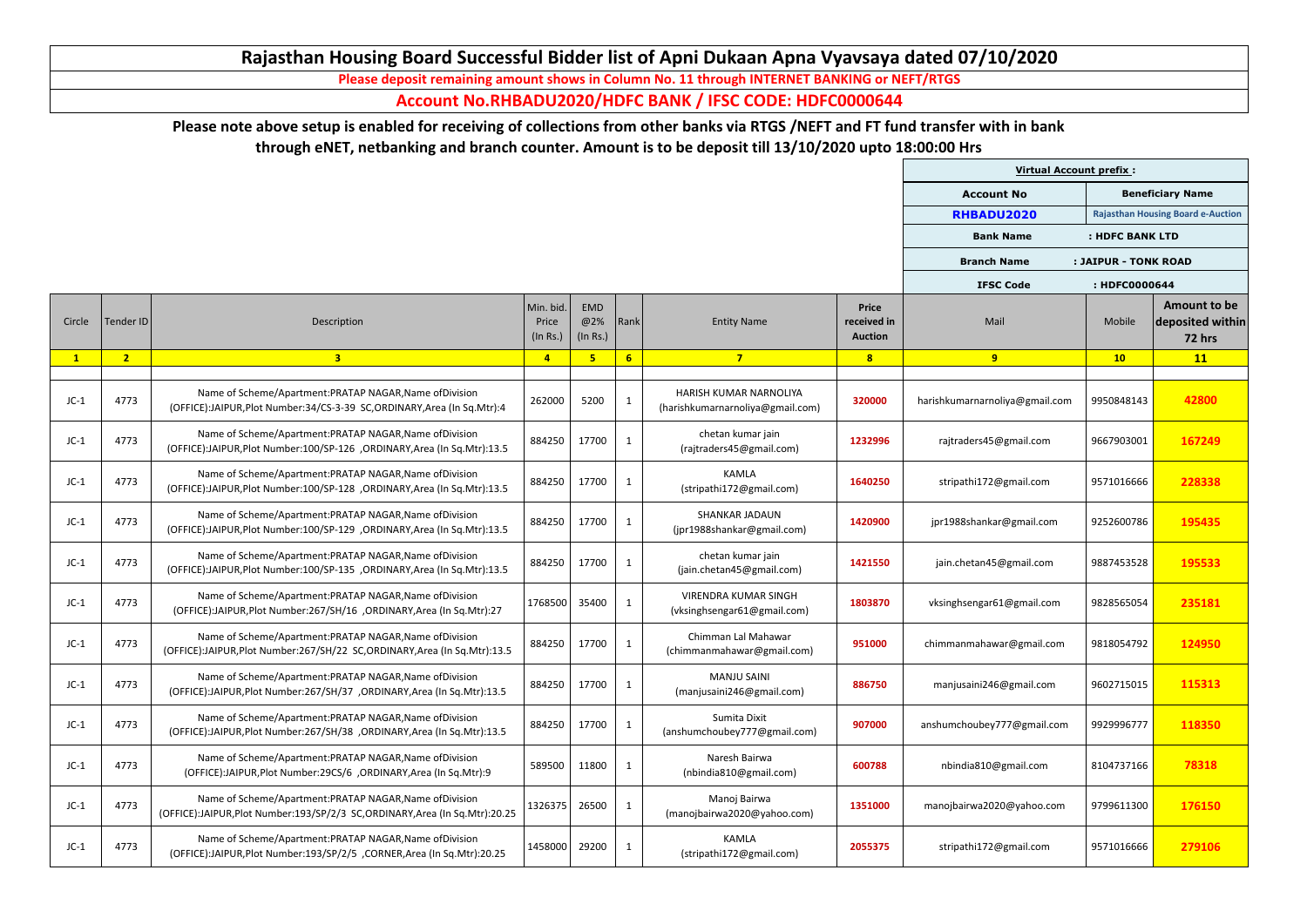|        |                |                                                                                                                                           |                                |                        |                 |                                                        |                                               | <b>Virtual Account prefix:</b> |                      |                                                   |
|--------|----------------|-------------------------------------------------------------------------------------------------------------------------------------------|--------------------------------|------------------------|-----------------|--------------------------------------------------------|-----------------------------------------------|--------------------------------|----------------------|---------------------------------------------------|
|        |                |                                                                                                                                           |                                |                        |                 |                                                        |                                               | <b>Account No</b>              |                      | <b>Beneficiary Name</b>                           |
|        |                |                                                                                                                                           |                                |                        |                 |                                                        |                                               | RHBADU2020                     |                      | <b>Rajasthan Housing Board e-Auction</b>          |
|        |                |                                                                                                                                           |                                |                        |                 |                                                        |                                               | <b>Bank Name</b>               | : HDFC BANK LTD      |                                                   |
|        |                |                                                                                                                                           |                                |                        |                 |                                                        |                                               | <b>Branch Name</b>             | : JAIPUR - TONK ROAD |                                                   |
|        |                |                                                                                                                                           |                                |                        |                 |                                                        |                                               | <b>IFSC Code</b>               | : HDFC0000644        |                                                   |
| Circle | Tender ID      | Description                                                                                                                               | Min. bid.<br>Price<br>(In Rs.) | EMD<br>@2%<br>(In Rs.) | Rank            | <b>Entity Name</b>                                     | <b>Price</b><br>received in<br><b>Auction</b> | Mail                           | Mobile               | Amount to be<br>deposited within<br><b>72 hrs</b> |
|        | 2 <sub>2</sub> | 3 <sup>1</sup>                                                                                                                            | $\overline{4}$                 | 5                      | $6\overline{6}$ | $\overline{7}$                                         | 8                                             | 9                              | 10                   | 11                                                |
| $JC-1$ | 4773           | Name of Scheme/Apartment:PRATAP NAGAR, Name of Division<br>(OFFICE):JAIPUR, Plot Number: 193/SP/2/6, CORNER, Area (In Sq. Mtr): 20.25     | 1458000                        | 29200                  | $\mathbf{1}$    | <b>Bhaskar Khatri</b><br>(inc.bhaskar@gmail.com)       | 1600055                                       | inc.bhaskar@gmail.com          | 9785358472           | 210808                                            |
| $JC-1$ | 4773           | Name of Scheme/Apartment:PRATAP NAGAR, Name of Division<br>(OFFICE):JAIPUR, Plot Number: 193/SP/2/7, ORDINARY, Area (In Sq. Mtr): 20.25   | 1326375                        | 26500                  | $\mathbf{1}$    | Garima saraswat<br>(tishasara19@gmail.com)             | 1427600                                       | tishasara19@gmail.com          | 9205617955           | 187640                                            |
| $JC-1$ | 4773           | Name of Scheme/Apartment:PRATAP NAGAR, Name of Division<br>(OFFICE):JAIPUR, Plot Number: 193/SP/2/8, ORDINARY, Area (In Sq. Mtr): 20.25   | 1326375                        | 26500                  | $\mathbf{1}$    | Bhupesh Jain<br>(bhupeshjain14@gmail.com)              | 1340000                                       | bhupeshjain14@gmail.com        | 9891059003           | 174500                                            |
| $JC-1$ | 4773           | Name of Scheme/Apartment:PRATAP NAGAR, Name of Division<br>(OFFICE):JAIPUR, Plot Number: 193/SP/2/18, ORDINARY, Area (In Sq. Mtr): 20.25  | 1326375                        | 26500                  | $\mathbf{1}$    | <b>SHUBHAM MISHRA</b><br>(shubhamishra 26@yahoo.com)   | 1501100                                       | shubhamishra 26@yahoo.com      | 9414332580           | 198665                                            |
| $JC-1$ | 4773           | Name of Scheme/Apartment: PRATAP NAGAR, Name of Division<br>(OFFICE):JAIPUR, Plot Number: 193/SP/2/19 , ORDINARY, Area (In Sq.Mtr): 20.25 | 1326375                        | 26500                  | $\mathbf{1}$    | SARITA KHANDELWAL<br>(pranaygupta9887@gmail.com)       | 1756000                                       | pranaygupta9887@gmail.com      | 9828035862           | 236900                                            |
| $JC-1$ | 4773           | Name of Scheme/Apartment: PRATAP NAGAR, Name of Division<br>(OFFICE):JAIPUR, Plot Number: 193/SP/2/21, CORNER, Area (In Sq. Mtr): 20.25   | 1458000                        | 29200                  | $\mathbf{1}$    | RAJESH KHANDELWAL<br>(rajeshkhandelwaljpr@gmail.com)   | 2161000                                       | rajeshkhandelwaljpr@gmail.com  | 9828035862           | 294950                                            |
| $JC-1$ | 4773           | Name of Scheme/Apartment: PRATAP NAGAR, Name of Division<br>(OFFICE):JAIPUR, Plot Number: 194/SP-4 SC, CORNER, Area (In Sq. Mtr): 13.5    | 972000                         | 19400                  | $\mathbf{1}$    | Manoj Bairwa<br>(manojbairwa2020@yahoo.com)            | 980000                                        | manojbairwa2020@yahoo.com      | 9799611300           | 127600                                            |
| $JC-1$ | 4773           | Name of Scheme/Apartment: PRATAP NAGAR, Name of Division<br>(OFFICE):JAIPUR, Plot Number: 194/SP-5, ORDINARY, Area (In Sq. Mtr): 13.5     | 884250                         | 17700                  | $\mathbf{1}$    | <b>SHOBHA SHARMA</b><br>(yashagrawal002@gmail.com)     | 905251                                        | yashagrawal002@gmail.com       | 9314104439           | 118088                                            |
| $JC-1$ | 4773           | Name of Scheme/Apartment: PRATAP NAGAR, Name of Division<br>(OFFICE):JAIPUR, Plot Number: 194/SP-07, CORNER, Area (In Sq. Mtr): 13.5      | 972000                         | 19400                  | 1               | Gokul Arora<br>(gokularora8300@gmail.com)              | 1311017                                       | gokularora8300@gmail.com       | 9784008300           | 177253                                            |
| $JC-1$ | 4773           | Name of Scheme/Apartment:PRATAP NAGAR, Name of Division<br>(OFFICE):JAIPUR, Plot Number: 194/SP-09 SC, CORNER, Area (In Sq. Mtr): 13.5    | 972000                         | 19400                  | $\mathbf{1}$    | Manoj Bairwa<br>(manojbairwa2020@yahoo.com)            | 980000                                        | manojbairwa2020@yahoo.com      | 9799611300           | 127600                                            |
| $JC-1$ | 4773           | Name of Scheme/Apartment: PRATAP NAGAR, Name of Division<br>(OFFICE):JAIPUR, Plot Number: 194/SP-15, CORNER, Area (In Sq. Mtr): 13.5      | 972000                         | 19400                  | 1               | Raj Kumar Sharma<br>(rajksjai@gmail.com)               | 1162600                                       | rajksjai@gmail.com             | 9887032889           | 154990                                            |
| $JC-1$ | 4773           | Name of Scheme/Apartment:PRATAP NAGAR, Name of Division<br>(OFFICE):JAIPUR, Plot Number: 194/SP-16, CORNER, Area (In Sq. Mtr): 27         | 1944000                        | 38900                  | $\mathbf{1}$    | <b>RAJNI ARORA</b><br>(rajniarora9660599919@gmail.com) | 2100000                                       | rajniarora9660599919@gmail.com | 9024099521           | 276100                                            |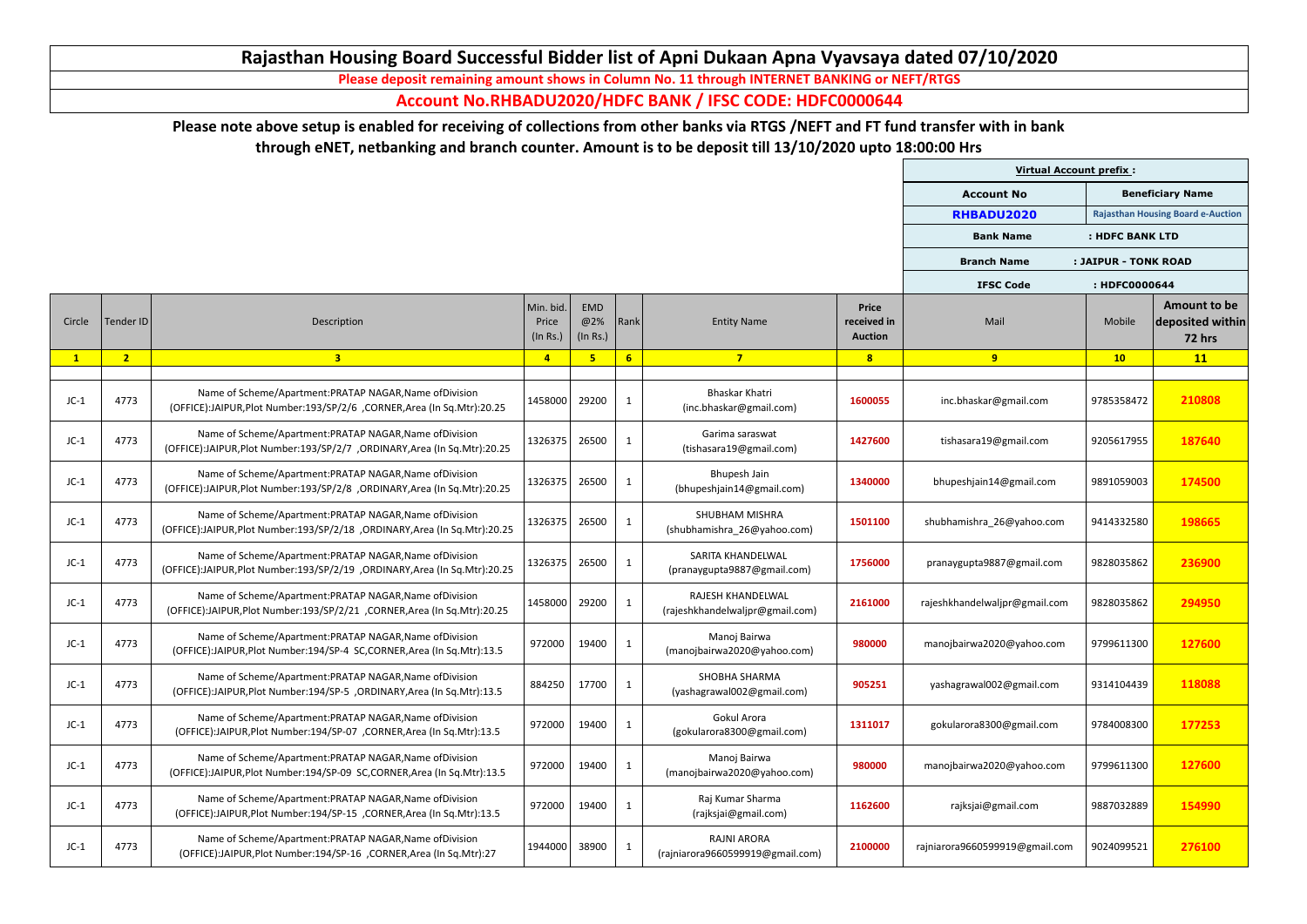|        |                |                                                                                                                                         |                                |                        |                |                                                       |                                               | <b>Virtual Account prefix:</b> |                      |                                                   |
|--------|----------------|-----------------------------------------------------------------------------------------------------------------------------------------|--------------------------------|------------------------|----------------|-------------------------------------------------------|-----------------------------------------------|--------------------------------|----------------------|---------------------------------------------------|
|        |                |                                                                                                                                         |                                |                        |                |                                                       |                                               | <b>Account No</b>              |                      | <b>Beneficiary Name</b>                           |
|        |                |                                                                                                                                         |                                |                        |                |                                                       |                                               | RHBADU2020                     |                      | <b>Rajasthan Housing Board e-Auction</b>          |
|        |                |                                                                                                                                         |                                |                        |                |                                                       |                                               | <b>Bank Name</b>               | : HDFC BANK LTD      |                                                   |
|        |                |                                                                                                                                         |                                |                        |                |                                                       |                                               | <b>Branch Name</b>             | : JAIPUR - TONK ROAD |                                                   |
|        |                |                                                                                                                                         |                                |                        |                |                                                       |                                               | <b>IFSC Code</b>               | : HDFC0000644        |                                                   |
| Circle | Tender ID      | Description                                                                                                                             | Min. bid.<br>Price<br>(In Rs.) | EMD<br>@2%<br>(In Rs.) | Rank           | <b>Entity Name</b>                                    | <b>Price</b><br>received in<br><b>Auction</b> | Mail                           | Mobile               | Amount to be<br>deposited within<br><b>72 hrs</b> |
|        | 2 <sub>1</sub> | 3 <sup>1</sup>                                                                                                                          | $\overline{4}$                 | $5\phantom{1}$         | 6 <sup>1</sup> | $7\overline{}$                                        | 8                                             | 9                              | 10                   | 11                                                |
| $JC-2$ | 4774           | Name of Scheme/Apartment:MANSAROVAR, Name of Division<br>(OFFICE):JAIPUR, Plot Number:LSC/Sec-3/S-11 , ordinary, Area (In Sq.Mtr):13.5  | 1012500                        | 20300                  | $\mathbf{1}$   | Suresh Kumar<br>(callmesmartsk@gmail.com)             | 1021000                                       | callmesmartsk@gmail.com        | 8005517487           | 132850                                            |
| $JC-2$ | 4774           | Name of Scheme/Apartment:MANSAROVAR, Name of Division<br>(OFFICE):JAIPUR, Plot Number:LSC/Sec-3/S-126 , ordinary, Area (In Sq.Mtr):13.5 | 1012500                        | 20300                  | $\mathbf{1}$   | <b>NARESH KUMAR</b><br>(nareshcarwani@gmail.com)      | 1147500                                       | nareshcarwani@gmail.com        | 9314676797           | 151825                                            |
| $JC-2$ | 4774           | Name of Scheme/Apartment:MANSAROVAR, Name of Division<br>(OFFICE):JAIPUR, Plot Number:LSC/Sec-3/S-127 , ordinary, Area (In Sq.Mtr):13.5 | 1012500                        | 20300                  | $\mathbf{1}$   | bharti karmani<br>(dheeraj.karmani@gmail.com)         | 1080000                                       | dheeraj.karmani@gmail.com      | 8559852725           | 141700                                            |
| $JC-2$ | 4774           | Name of Scheme/Apartment:MANSAROVAR, Name of Division<br>(OFFICE):JAIPUR, Plot Number:LSC/Sec-3/S-128 , ordinary, Area (In Sq.Mtr):13.5 | 1012500                        | 20300                  | $\mathbf{1}$   | raju lal sisodiya<br>(neerajkarmani928@gmail.com)     | 1080000                                       | neerajkarmani928@gmail.com     | 8290827373           | 141700                                            |
| $JC-2$ | 4774           | Name of Scheme/Apartment:MANSAROVAR, Name of Division<br>(OFFICE):JAIPUR, Plot Number:LSC/Sec-3/S-178 , ordinary, Area (In Sq.Mtr):13.5 | 1012500                        | 20300                  | $\mathbf{1}$   | manoj thadani<br>(vicky.thadhani@gmail.com)           | 1042040                                       | vicky.thadhani@gmail.com       | 9649018828           | 136006                                            |
| $JC-2$ | 4774           | Name of Scheme/Apartment:MANSAROVAR, Name of Division<br>(OFFICE):JAIPUR, Plot Number:LSC/Sec-3/S-289 , ordinary, Area (In Sq.Mtr):13.5 | 1012500                        | 20300                  | $\mathbf{1}$   | RAVI KUMAR MOURYA<br>(ravimourya06@gmail.com)         | 1215000                                       | ravimourya06@gmail.com         | 9414337151           | 161950                                            |
| $JC-2$ | 4774           | Name of Scheme/Apartment:MANSAROVAR, Name of Division<br>(OFFICE):JAIPUR, Plot Number:LSC/Sec-3/S-293 , ordinary, Area (In Sq.Mtr):13.5 | 1012500                        | 20300                  | $\mathbf{1}$   | Nijamuddin Mansuri<br>(nijamuddinmansuri97@gmail.com) | 1053000                                       | nijamuddinmansuri97@gmail.com  | 9314512072           | 137650                                            |
| $JC-2$ | 4774           | Name of Scheme/Apartment:MANSAROVAR, Name of Division<br>(OFFICE):JAIPUR, Plot Number:LSC/Sec-3/S-298, CORNER, Area (In Sq. Mtr): 9     | 720000                         | 14400                  | $\mathbf{1}$   | Ganga Sahay Meena<br>(murlimanohar420@gmail.com)      | 851000                                        | murlimanohar420@gmail.com      | 7014481822           | 113250                                            |
| $JC-2$ | 4774           | Name of Scheme/Apartment:MANSAROVAR, Name of Division<br>(OFFICE):JAIPUR, Plot Number:LSC/Sec-3/S-303 , ordinary, Area (In Sq. Mtr): 9  | 675000                         | 13500                  | $\mathbf{1}$   | Bela Sachdeva<br>(belapawansachdeva@yahoo.com)        | 675500                                        | belapawansachdeva@yahoo.com    | 8952828888           | 87825                                             |
| $JC-2$ | 4774           | Name of Scheme/Apartment:MANSAROVAR, Name of Division<br>(OFFICE):JAIPUR, Plot Number:LSC/Sec-3/S-307 , ordinary, Area (In Sq. Mtr): 9  | 675000                         | 13500                  | $\mathbf{1}$   | Sonu Sharma<br>(sunil.pandit6655@gmail.com)           | 729000                                        | sunil.pandit6655@gmail.com     | 9414336051           | 95850                                             |
| $JC-2$ | 4774           | Name of Scheme/Apartment:MANSAROVAR, Name of Division<br>(OFFICE):JAIPUR, Plot Number:LSC/Sec-4/S-29 , CORNER, Area (In Sq.Mtr):13.5    |                                | 1080000 21600          | $\mathbf{1}$   | manoj thadani<br>(vicky.thadhani@gmail.com)           | 1091000                                       | vicky.thadhani@gmail.com       | 9649018828           | 142050                                            |
| $JC-2$ | 4774           | Name of Scheme/Apartment:MANSAROVAR, Name of Division<br>(OFFICE):JAIPUR, Plot Number:LSC/Sec-4/S-48 , ordinary, Area (In Sq. Mtr):18   | 1350000                        | 27000                  | $\mathbf{1}$   | manoj thadani<br>(vicky.thadhani@gmail.com)           | 1375019                                       | vicky.thadhani@gmail.com       | 9649018828           | 179253                                            |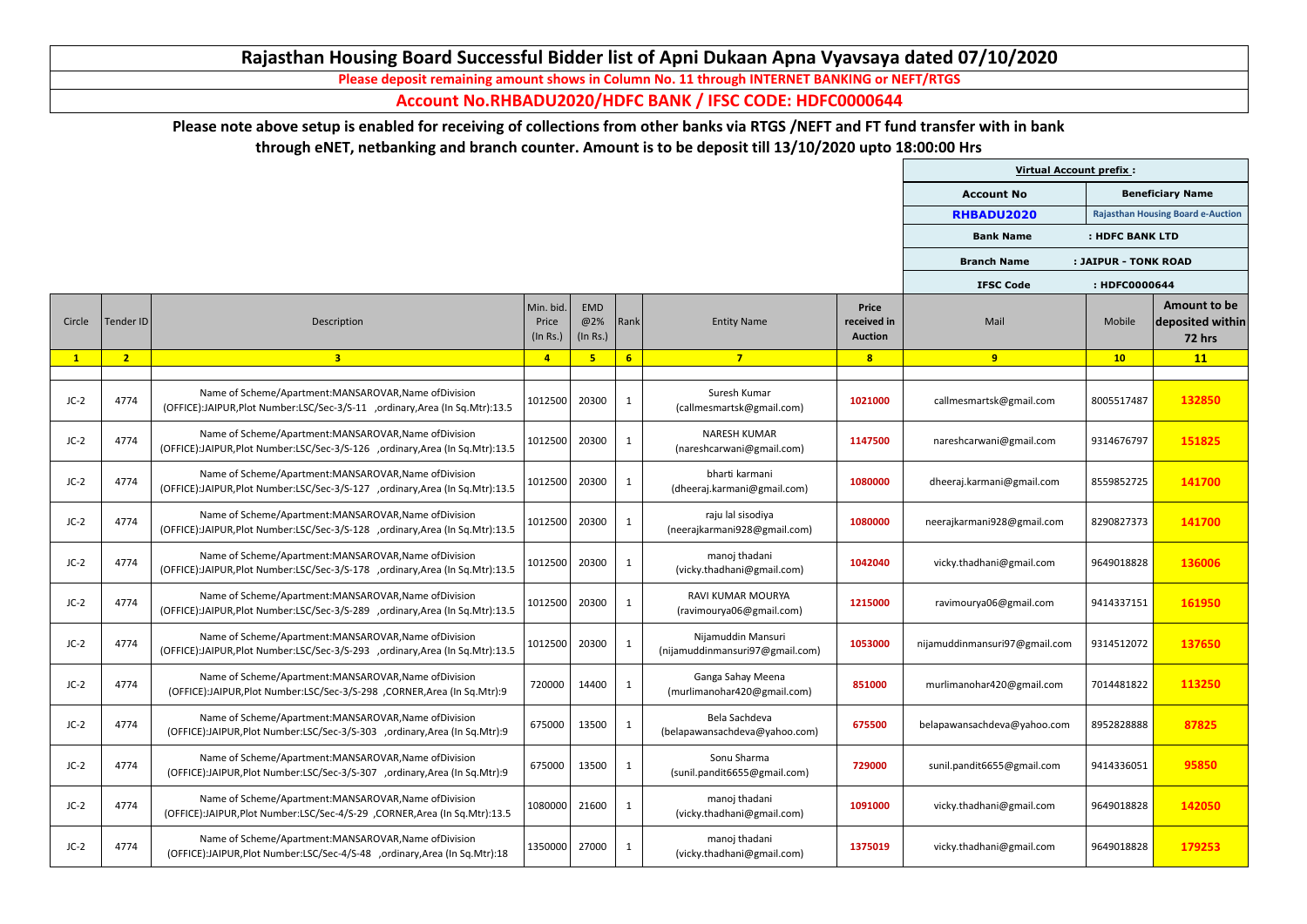|              |                |                                                                                                                                          |                                |                        |              |                                                               |                                               | <b>Virtual Account prefix:</b> |                      |                                                          |
|--------------|----------------|------------------------------------------------------------------------------------------------------------------------------------------|--------------------------------|------------------------|--------------|---------------------------------------------------------------|-----------------------------------------------|--------------------------------|----------------------|----------------------------------------------------------|
|              |                |                                                                                                                                          |                                |                        |              |                                                               |                                               | <b>Account No</b>              |                      | <b>Beneficiary Name</b>                                  |
|              |                |                                                                                                                                          |                                |                        |              |                                                               |                                               | RHBADU2020                     |                      | <b>Rajasthan Housing Board e-Auction</b>                 |
|              |                |                                                                                                                                          |                                |                        |              |                                                               |                                               | <b>Bank Name</b>               | : HDFC BANK LTD      |                                                          |
|              |                |                                                                                                                                          |                                |                        |              |                                                               |                                               | <b>Branch Name</b>             | : JAIPUR - TONK ROAD |                                                          |
|              |                |                                                                                                                                          |                                |                        |              |                                                               |                                               | <b>IFSC Code</b>               | : HDFC0000644        |                                                          |
| Circle       | Tender ID      | Description                                                                                                                              | Min. bid.<br>Price<br>(In Rs.) | EMD<br>@2%<br>(In Rs.) | Rank         | <b>Entity Name</b>                                            | <b>Price</b><br>received in<br><b>Auction</b> | Mail                           | Mobile               | <b>Amount to be</b><br>deposited within<br><b>72 hrs</b> |
| $\mathbf{1}$ | 2 <sub>2</sub> | 3 <sup>1</sup>                                                                                                                           | $\overline{4}$                 | 5                      | 6            | $7\overline{ }$                                               | 8                                             | 9                              | 10                   | 11                                                       |
| $JC-2$       | 4774           | Name of Scheme/Apartment:MANSAROVAR, Name of Division<br>(OFFICE):JAIPUR, Plot Number:LSC/Sec-4/S-54, CORNER, Area (In Sq. Mtr):9        | 720000                         | 14400                  | -1           | RAJU LAL SISODIYA<br>(mukeshlaxmisarees@gmail.com)            | 1152000                                       | mukeshlaxmisarees@gmail.com    | 8290827373           | 158400                                                   |
| $JC-2$       | 4774           | Name of Scheme/Apartment:MANSAROVAR, Name of Division<br>(OFFICE):JAIPUR, Plot Number:LSC/Sec-4/S-64, CORNER, Area (In Sq.Mtr):18        | 1440000                        | 28800                  | 1            | vikrant singh sengar<br>(sengarvikrants@gmail.com)            | 1551111                                       | sengarvikrants@gmail.com       | 9571718778           | 203867                                                   |
| $JC-2$       | 4774           | Name of Scheme/Apartment:MANSAROVAR, Name of Division<br>(OFFICE):JAIPUR, Plot Number:LSC/Sec-4/S-163 , ordinary, Area (In Sq.Mtr):18    | 1350000                        | 27000                  | $\mathbf{1}$ | Aekanth upadhyay<br>(aekanth01@gmail.com)                     | 1375101                                       | aekanth01@gmail.com            | 9828970234           | 179265                                                   |
| $JC-2$       | 4774           | Name of Scheme/Apartment:MANSAROVAR, Name of Division<br>(OFFICE):JAIPUR, Plot Number:LSC/Sec-4/K-277A , ordinary, Area (In Sq. Mtr):4   | 300000                         | 6000                   |              | <b>RAVI PRAKASH ARORA</b><br>(aroraraviprakash@yahoo.com)     | 400786                                        | aroraraviprakash@yahoo.com     | 9928623188           | 54118                                                    |
| $JC-2$       | 4774           | Name of Scheme/Apartment:MANSAROVAR, Name of Division<br>(OFFICE):JAIPUR,Plot Number:LSC/Sec-4/S-278 ,CORNER,Area (In Sq.Mtr):18         | 1440000                        | 28800                  | $\mathbf{1}$ | CHOTE LAL S/O GORDHAN<br>(srivastavavivek294@gmail.com)       | 1651000                                       | srivastavavivek294@gmail.com   | 9829971946           | 218850                                                   |
| $JC-2$       | 4774           | Name of Scheme/Apartment:MANSAROVAR, Name of Division<br>(OFFICE):JAIPUR, Plot Number:LSC/Sec-4/S-280 , ordinary, Area (In Sq. Mtr):18   | 1350000                        | 27000                  | $\mathbf{1}$ | RAMNARAYAN MEENA<br>(vinayak interiors@yahoo.in)              | 1551000                                       | vinayak interiors@yahoo.in     | 9352974963           | 205650                                                   |
| $JC-2$       | 4774           | Name of Scheme/Apartment:MANSAROVAR, Name of Division<br>(OFFICE):JAIPUR, Plot Number: LSC/Sec-4/S-281 , ordinary, Area (In Sq. Mtr): 18 | 1350000                        | 27000                  |              | DHARM SINGH SAINI<br>(9dharmsingh@gmail.com)                  | 1551000                                       | 9dharmsingh@gmail.com          | 9461046444           | 205650                                                   |
| $JC-2$       | 4774           | Name of Scheme/Apartment:MANSAROVAR, Name of Division<br>(OFFICE):JAIPUR, Plot Number: LSC/Sec-4/S-282 , ordinary, Area (In Sq. Mtr): 18 | 1350000                        | 27000                  | <sup>1</sup> | <b>SMT LATA CHELANI</b><br>(latasunilchelani88@gmail.com)     | 1458000                                       | latasunilchelani88@gmail.com   | 8003071693           | 191700                                                   |
| $JC-2$       | 4774           | Name of Scheme/Apartment:MANSAROVAR, Name of Division<br>(OFFICE):JAIPUR, Plot Number:LSC/Sec-4/S-283 , ordinary, Area (In Sq. Mtr):18   | 1350000                        | 27000                  |              | TINKESH GROVER AND KOMAL GROVER<br>(grover.tinkesh@yahoo.com) | 1461600                                       | grover.tinkesh@yahoo.com       | 9799611300           | 192240                                                   |
| $JC-2$       | 4774           | Name of Scheme/Apartment:MANSAROVAR, Name of Division<br>(OFFICE):JAIPUR, Plot Number:LSC/Sec-4/S-284 , ordinary, Area (In Sq. Mtr):18   | 1350000                        | 27000                  |              | TINKESH GROVER AND KOMAL GROVER<br>(grover.tinkesh@yahoo.com) | 1461906                                       | grover.tinkesh@yahoo.com       | 9799611300           | 192286                                                   |
| $JC-2$       | 4774           | Name of Scheme/Apartment:MANSAROVAR, Name of Division<br>(OFFICE):JAIPUR, Plot Number:LSC/Sec-4/K-312 , ordinary, Area (In Sq.Mtr):6.76  | 507000                         | 10100                  | <sup>1</sup> | HAJARI S/0 BOOTA RAM<br>(tirthanideepak46917@gmail.com)       | 800000                                        | tirthanideepak46917@gmail.com  | 9314051112           | 109900                                                   |
| $JC-2$       | 4774           | Name of Scheme/Apartment:MANSAROVAR, Name of Division<br>(OFFICE):JAIPUR, Plot Number: 52/S-15, CORNER, Area (In Sq. Mtr): 27            | 2160000                        | 43200                  |              | <b>RAMKISHAN JAT</b><br>(jatramkishan74@gmail.com)            | 3500000                                       | jatramkishan74@gmail.com       | 7340544826           | 481800                                                   |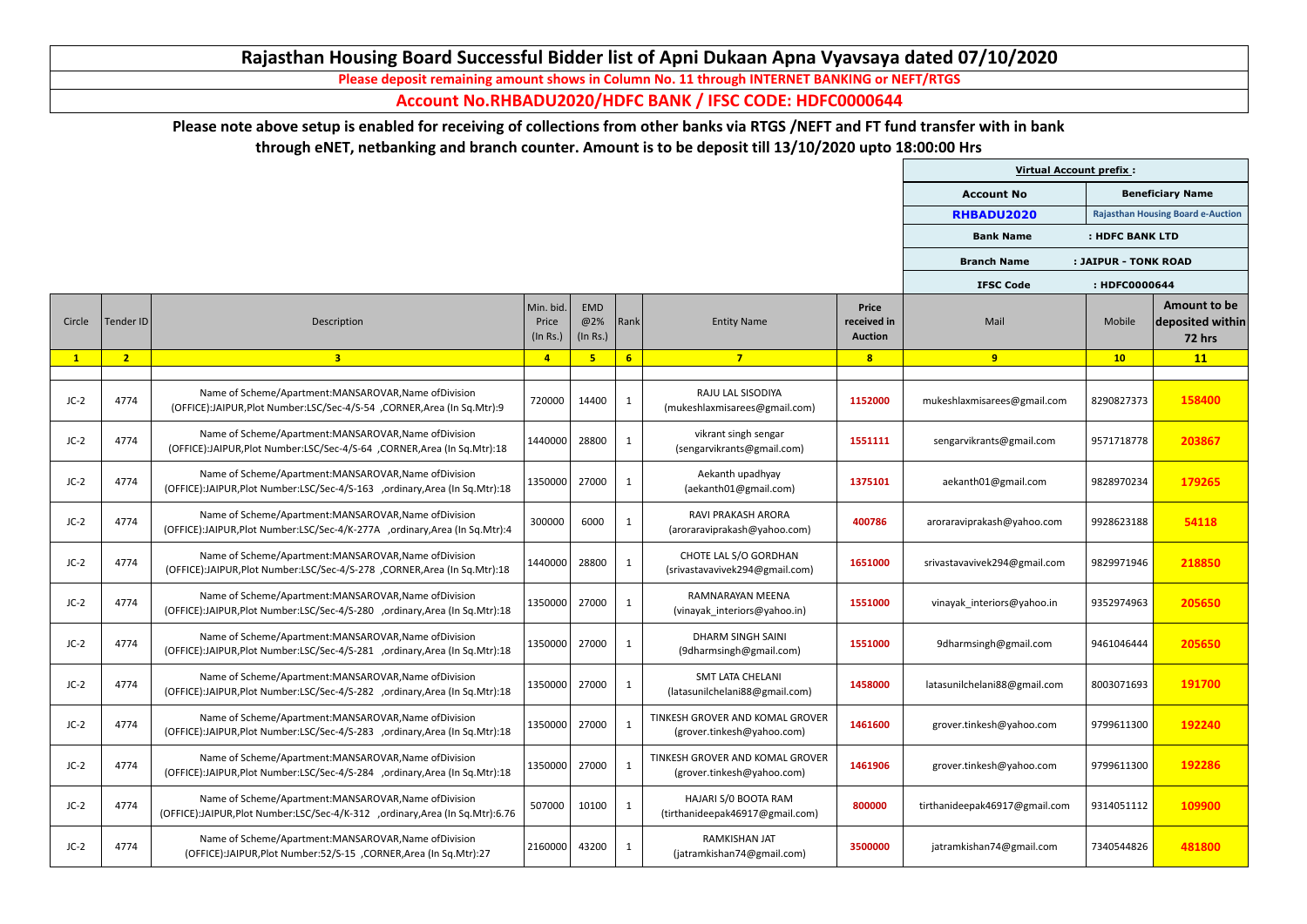|        |                |                                                                                                                                       |                                |                               |              |                                                          |                                               | <b>Virtual Account prefix:</b>  |                      |                                                          |
|--------|----------------|---------------------------------------------------------------------------------------------------------------------------------------|--------------------------------|-------------------------------|--------------|----------------------------------------------------------|-----------------------------------------------|---------------------------------|----------------------|----------------------------------------------------------|
|        |                |                                                                                                                                       |                                |                               |              |                                                          |                                               | <b>Account No</b>               |                      | <b>Beneficiary Name</b>                                  |
|        |                |                                                                                                                                       |                                |                               |              |                                                          |                                               | RHBADU2020                      |                      | <b>Rajasthan Housing Board e-Auction</b>                 |
|        |                |                                                                                                                                       |                                |                               |              |                                                          |                                               | <b>Bank Name</b>                | : HDFC BANK LTD      |                                                          |
|        |                |                                                                                                                                       |                                |                               |              |                                                          |                                               | <b>Branch Name</b>              | : JAIPUR - TONK ROAD |                                                          |
|        |                |                                                                                                                                       |                                |                               |              |                                                          |                                               | <b>IFSC Code</b>                | : HDFC0000644        |                                                          |
| Circle | Tender ID      | Description                                                                                                                           | Min. bid.<br>Price<br>(In Rs.) | <b>EMD</b><br>@2%<br>(In Rs.) | Rank         | <b>Entity Name</b>                                       | <b>Price</b><br>received in<br><b>Auction</b> | Mail                            | Mobile               | <b>Amount to be</b><br>deposited within<br><b>72 hrs</b> |
|        | 2 <sub>2</sub> | 3 <sup>1</sup>                                                                                                                        | $\overline{4}$                 | $5\overline{ }$               | 6            | $7\overline{}$                                           | 8                                             | 9                               | 10                   | 11                                                       |
| $JC-2$ | 4774           | Name of Scheme/Apartment:MANSAROVAR, Name of Division<br>(OFFICE):JAIPUR, Plot Number: 55/S-20 , ordinary, Area (In Sq. Mtr): 16.2    | 1215000                        | 24300                         | $\mathbf{1}$ | Mridula Rathore<br>(roopee77@gmail.com)                  | 1251000                                       | roopee77@gmail.com              | 9413453708           | 163350                                                   |
| $JC-2$ | 4774           | Name of Scheme/Apartment:MANSAROVAR, Name of Division<br>(OFFICE):JAIPUR, Plot Number: 55/K-16 , CORNER, Area (In Sq. Mtr): 4         | 320000                         | 6400                          | $\mathbf{1}$ | <b>DEEPA CHANDWANI</b><br>(deepachandwani1952@gmail.com) | 444800                                        | deepachandwani1952@gmail.com    | 9928885064           | 60320                                                    |
| $JC-2$ | 4774           | Name of Scheme/Apartment:MANSAROVAR, Name of Division<br>(OFFICE):JAIPUR, Plot Number: 55/K-18 , ordinary, Area (In Sq. Mtr): 4       | 300000                         | 6000                          | 1            | Jahnavi Sachdeva<br>(pawankumar.sachdeva.1@gmail.com)    | 304000                                        | pawankumar.sachdeva.1@gmail.com | 8952828888           | 39600                                                    |
| $JC-2$ | 4774           | Name of Scheme/Apartment:MANSAROVAR, Name of Division<br>(OFFICE):JAIPUR, Plot Number: 53/S-13, CORNER, Area (In Sq. Mtr): 18         | 1440000                        | 28800                         | $\mathbf{1}$ | <b>SHIVRAM MEENA</b><br>(schelani44@gmail.com)           | 2721906                                       | schelani44@gmail.com            | 9511534584           | 379486                                                   |
| $JC-2$ | 4774           | Name of Scheme/Apartment:MANSAROVAR, Name of Division<br>(OFFICE):JAIPUR, Plot Number: 75/S-01, CORNER, Area (In Sq. Mtr): 18         | 1440000                        | 28800                         | $\mathbf{1}$ | Jahnavi Sachdeva<br>(pawankumar.sachdeva.1@gmail.com)    | 1451000                                       | pawankumar.sachdeva.1@gmail.com | 8952828888           | 188850                                                   |
| $JC-2$ | 4774           | Name of Scheme/Apartment:MANSAROVAR, Name of Division<br>(OFFICE):JAIPUR, Plot Number: 75/S-14, CORNER, Area (In Sq. Mtr): 13.5       |                                | 1080000 21600                 | $\mathbf{1}$ | omprakash machawal<br>(machawal1978@gmail.com)           | 1269699                                       | machawal1978@gmail.com          | 9414180063           | 168855                                                   |
| $JC-2$ | 4775           | Name of Scheme/Apartment:MANSAROVAR, Name of Division<br>(OFFICE):JAIPUR, Plot Number: 119-B/S-17, CORNER, Area (In Sq. Mtr): 9       | 720000                         | 14400                         | $\mathbf{1}$ | Kirti Bassi<br>(arunbassi22@gmail.com)                   | 801000                                        | arunbassi22@gmail.com           | 8003008686           | 105750                                                   |
| $JC-2$ | 4775           | Name of Scheme/Apartment:MANSAROVAR, Name of Division<br>(OFFICE):JAIPUR, Plot Number: 119-B/S-18 , ordinary, Area (In Sq. Mtr): 9    | 675000                         | 13500                         | $\mathbf{1}$ | Kirti Bassi<br>(arunbassi22@gmail.com)                   | 751000                                        | arunbassi22@gmail.com           | 8003008686           | 99150                                                    |
| $JC-2$ | 4775           | Name of Scheme/Apartment:MANSAROVAR, Name of Division<br>(OFFICE):JAIPUR, Plot Number: 119-B/S-19 , ordinary, Area (In Sq. Mtr): 9    | 675000                         | 13500                         | $\mathbf{1}$ | Iti Malik<br>(itimalik0909@gmail.com)                    | 751000                                        | itimalik0909@gmail.com          | 9828097788           | 99150                                                    |
| $JC-2$ | 4775           | Name of Scheme/Apartment:MANSAROVAR, Name of Division<br>(OFFICE):JAIPUR, Plot Number: 119-B/S-20, CORNER, Area (In Sq. Mtr): 9       | 720000                         | 14400                         | $\mathbf{1}$ | Geetanjali Malik<br>(gauravmalik0909@gmail.com)          | 801000                                        | gauravmalik0909@gmail.com       | 9549363000           | 105750                                                   |
| $JC-2$ | 4775           | Name of Scheme/Apartment:MANSAROVAR, Name of Division<br>(OFFICE):JAIPUR, Plot Number: 122-A/S-18 , ordinary, Area (In Sq. Mtr): 13.5 | 1012500                        | 20300                         | $\mathbf{1}$ | Dr. Vandana Khungar<br>(vandanakh@rediffmail.com)        | 1012525                                       | vandanakh@rediffmail.com        | 7976829609           | 131579                                                   |
| $JC-2$ | 4775           | Name of Scheme/Apartment:MANSAROVAR, Name of Division<br>(OFFICE):JAIPUR, Plot Number: 122-A/K-110 , ordinary, Area (In Sq. Mtr): 4   | 300000                         | 6000                          | $\mathbf{1}$ | <b>Mohammed Saeed</b><br>(saeedinnov@gmail.com)          | 320000                                        | saeedinnov@gmail.com            | 9001563424           | 42000                                                    |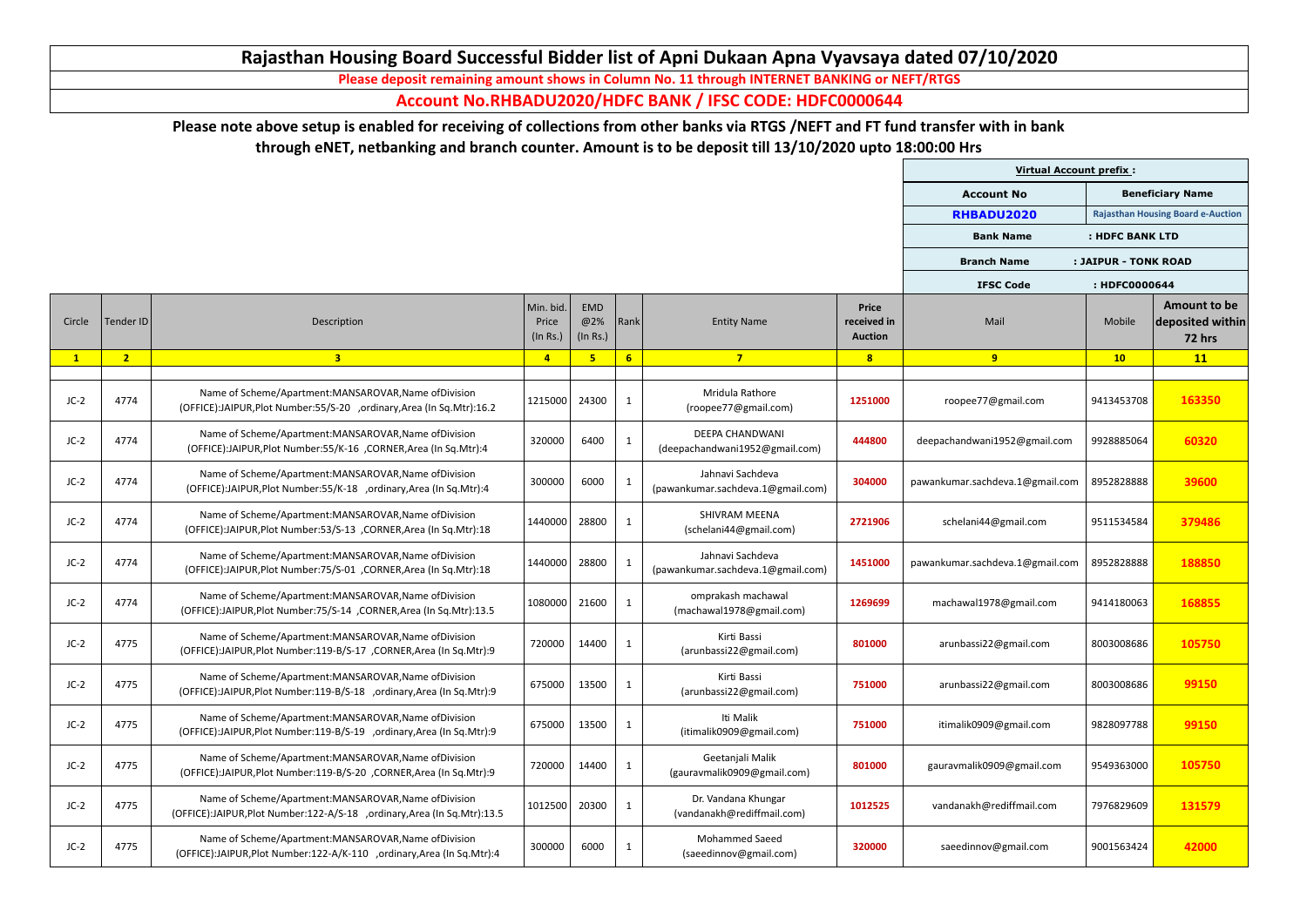|        |                |                                                                                                                                       |                                |                        |                |                                                      |                                               | <b>Virtual Account prefix:</b>    |                      |                                                          |
|--------|----------------|---------------------------------------------------------------------------------------------------------------------------------------|--------------------------------|------------------------|----------------|------------------------------------------------------|-----------------------------------------------|-----------------------------------|----------------------|----------------------------------------------------------|
|        |                |                                                                                                                                       |                                |                        |                |                                                      |                                               | <b>Account No</b>                 |                      | <b>Beneficiary Name</b>                                  |
|        |                |                                                                                                                                       |                                |                        |                |                                                      |                                               | RHBADU2020                        |                      | <b>Rajasthan Housing Board e-Auction</b>                 |
|        |                |                                                                                                                                       |                                |                        |                |                                                      |                                               | <b>Bank Name</b>                  | : HDFC BANK LTD      |                                                          |
|        |                |                                                                                                                                       |                                |                        |                |                                                      |                                               | <b>Branch Name</b>                | : JAIPUR - TONK ROAD |                                                          |
|        |                |                                                                                                                                       |                                |                        |                |                                                      |                                               | <b>IFSC Code</b>                  | : HDFC0000644        |                                                          |
| Circle | Tender ID      | Description                                                                                                                           | Min. bid.<br>Price<br>(In Rs.) | EMD<br>@2%<br>(In Rs.) | Rank           | <b>Entity Name</b>                                   | <b>Price</b><br>received in<br><b>Auction</b> | Mail                              | Mobile               | <b>Amount to be</b><br>deposited within<br><b>72 hrs</b> |
|        | 2 <sub>1</sub> | $\overline{\mathbf{3}}$                                                                                                               | $\overline{4}$                 | 5                      | 6 <sup>1</sup> | $\overline{7}$                                       | 8                                             | 9                                 | 10                   | 11                                                       |
| $JC-2$ | 4775           | Name of Scheme/Apartment:MANSAROVAR, Name of Division<br>(OFFICE):JAIPUR, Plot Number: 122-B/S-23 , ordinary, Area (In Sq. Mtr): 9    | 675000                         | 13500                  | $\mathbf{1}$   | <b>MANOJ BAIRWA</b><br>(mbairwa80@gmail.com)         | 701000                                        | mbairwa80@gmail.com               | 9783939336           | 91650                                                    |
| $JC-2$ | 4775           | Name of Scheme/Apartment:MANSAROVAR, Name of Division<br>(OFFICE):JAIPUR, Plot Number: 25/S-19 , CORNER, Area (In Sq. Mtr): 20.25     | 1620000                        | 32400                  |                | impact seo solutions<br>(jain.vipin1107@gmail.com)   | 2000000                                       | jain.vipin1107@gmail.com          | 8946980201           | 267600                                                   |
| $JC-2$ | 4775           | Name of Scheme/Apartment:MANSAROVAR, Name of Division<br>(OFFICE):JAIPUR, Plot Number:25/K-20, CORNER, Area (In Sq. Mtr):4            | 320000                         | 6400                   |                | Hari Ram Tiwari<br>(tiwarihariram@gmail.com)         | 320079                                        | tiwarihariram@gmail.com           | 9462851110           | 41612                                                    |
| $JC-2$ | 4775           | Name of Scheme/Apartment:MANSAROVAR, Name of Division<br>(OFFICE):JAIPUR, Plot Number: 68 B/S-16 , ordinary, Area (In Sq. Mtr): 17.55 | 1316250                        | 26300                  | $\mathbf{1}$   | Pawan kumar gupta<br>(pg1355449@gmail.com)           | 1404000                                       | pg1355449@gmail.com               | 9314428269           | 184300                                                   |
| $JC-2$ | 4775           | Name of Scheme/Apartment:MANSAROVAR, Name of Division<br>(OFFICE):JAIPUR, Plot Number: 68 B/S-27 , ordinary, Area (In Sq. Mtr): 21.6  | 1620000                        | 32400                  | $\mathbf{1}$   | Liju Mathew<br>(liju.mathew87@gmail.com)             | 1700000                                       | liju.mathew87@gmail.com           | 9928909662           | 222600                                                   |
| $JC-2$ | 4775           | Name of Scheme/Apartment:MANSAROVAR, Name of Division<br>(OFFICE):JAIPUR, Plot Number: 68 B/S-28 , ordinary, Area (In Sq. Mtr): 21.6  | 1620000                        | 32400                  | $\mathbf{1}$   | LIMA MATHEW<br>(jobin.mathew@rediffmail.com)         | 1725000                                       | jobin.mathew@rediffmail.com       | 9829079973           | 226350                                                   |
| $JC-2$ | 4775           | Name of Scheme/Apartment:MANSAROVAR, Name of Division<br>(OFFICE):JAIPUR, Plot Number: 68 B/S-30 , ordinary, Area (In Sq. Mtr): 21.6  | 1620000                        | 32400                  | -1             | <b>KUSHAGRA BHARDWAJ</b><br>(kbhardwaj509@gmail.com) | 2100001                                       | kbhardwaj509@gmail.com            | 8696111772           | 282600                                                   |
| $JC-2$ | 4775           | Name of Scheme/Apartment:MANSAROVAR, Name of Division<br>(OFFICE):JAIPUR, Plot Number: 68 B/S-33 , ordinary, Area (In Sq. Mtr): 21.6  | 1620000                        | 32400                  |                | Devidas<br>(devidas.ramchandani1975@gmail.com)       | 1651000                                       | devidas.ramchandani1975@gmail.com | 9828452154           | 215250                                                   |
| $JC-2$ | 4775           | Name of Scheme/Apartment:MANSAROVAR, Name of Division<br>(OFFICE):JAIPUR, Plot Number: 68 B/K-10, CORNER, Area (In Sq. Mtr): 4        | 320000                         | 6400                   |                | PAWAN KUMAR SHARMA<br>(pawansharma99280@gmail.com)   | 350000                                        | pawansharma99280@gmail.com        | 9928072714           | 46100                                                    |
| $JC-2$ | 4775           | Name of Scheme/Apartment:MANSAROVAR, Name of Division<br>(OFFICE):JAIPUR, Plot Number: 68 B/P-30, CORNER, Area (In Sq. Mtr): 4        | 320000                         | 6400                   | -1             | SURENDRA KUMAR SHARMA<br>(srendra kumar@yahoo.com)   | 328000                                        | srendra kumar@yahoo.com           | 9950690202           | 42800                                                    |
| $JC-2$ | 4775           | Name of Scheme/Apartment:MANSAROVAR, Name of Division<br>(OFFICE):JAIPUR, Plot Number: 90/S-86 , ordinary, Area (In Sq. Mtr): 16.2    | 1215000                        | 24300                  | -1             | rajni garg<br>(bhagwat.printer@gmail.com)            | 1476000                                       | bhagwat.printer@gmail.com         | 9414047120           | 197100                                                   |
| $JC-2$ | 4775           | Name of Scheme/Apartment:MANSAROVAR, Name of Division<br>(OFFICE):JAIPUR, Plot Number: 152/S-06 , ordinary, Area (In Sq. Mtr): 14.85  | 1113750                        | 22300                  |                | <b>MAMTA AGARWAL</b><br>(jgmset@gmail.com)           | 1551550                                       | jgmset@gmail.com                  | 8094019300           | 210433                                                   |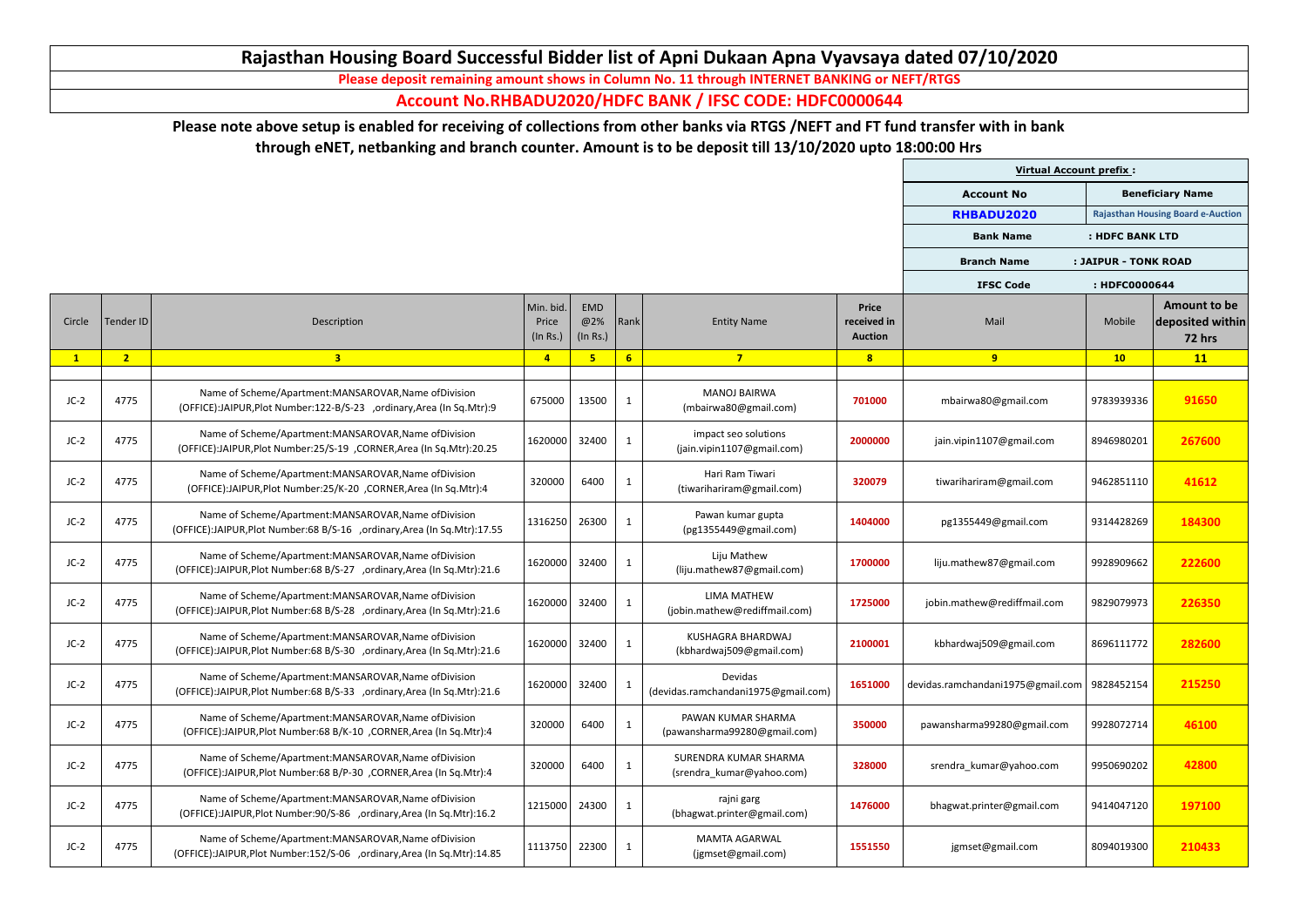|        |                |                                                                                                                                               |                                |                        |              |                                                              |                                               | <b>Virtual Account prefix:</b> |                      |                                                          |
|--------|----------------|-----------------------------------------------------------------------------------------------------------------------------------------------|--------------------------------|------------------------|--------------|--------------------------------------------------------------|-----------------------------------------------|--------------------------------|----------------------|----------------------------------------------------------|
|        |                |                                                                                                                                               |                                |                        |              |                                                              |                                               | <b>Account No</b>              |                      | <b>Beneficiary Name</b>                                  |
|        |                |                                                                                                                                               |                                |                        |              |                                                              |                                               | RHBADU2020                     |                      | <b>Rajasthan Housing Board e-Auction</b>                 |
|        |                |                                                                                                                                               |                                |                        |              |                                                              |                                               | <b>Bank Name</b>               | : HDFC BANK LTD      |                                                          |
|        |                |                                                                                                                                               |                                |                        |              |                                                              |                                               | <b>Branch Name</b>             | : JAIPUR - TONK ROAD |                                                          |
|        |                |                                                                                                                                               |                                |                        |              |                                                              |                                               | <b>IFSC Code</b>               | : HDFC0000644        |                                                          |
| Circle | Tender ID      | Description                                                                                                                                   | Min. bid.<br>Price<br>(In Rs.) | EMD<br>@2%<br>(In Rs.) | Rank         | <b>Entity Name</b>                                           | <b>Price</b><br>received in<br><b>Auction</b> | Mail                           | Mobile               | <b>Amount to be</b><br>deposited within<br><b>72 hrs</b> |
|        | 2 <sub>2</sub> | 3 <sup>1</sup>                                                                                                                                | $\overline{4}$                 | 5                      | 6            | $7\overline{}$                                               | 8                                             | 9                              | 10                   | 11                                                       |
| $JC-2$ | 4775           | Name of Scheme/Apartment:MANSAROVAR, Name of Division<br>(OFFICE):JAIPUR, Plot Number:CBC/S-26 , ordinary, Area (In Sq. Mtr): 18              | 1350000                        | 27000                  | $\mathbf{1}$ | DEEPIKA WADHWA<br>(arpitchandra64@gmail.com)                 | 3351000                                       | arpitchandra64@gmail.com       | 9509290196           | 475650                                                   |
| $JC-3$ | 4776           | Name of Scheme/Apartment: KHAN BHANKARI ROAD, Name of Division<br>(OFFICE):DAUSA, Plot Number: A-12, ordinary, Area (In Sq. Mtr): 13.5        | 499500                         | 10000                  | $\mathbf{1}$ | ASHA KUMARI MEENA<br>(ashameena031995@gmail.com)             | 499600                                        | ashameena031995@gmail.com      | 6375353608           | 64940                                                    |
| $JC-3$ | 4776           | Name of Scheme/Apartment: KHAN BHANKARI ROAD, Name of Division<br>(OFFICE):DAUSA, Plot Number: A-14, ordinary, Area (In Sq. Mtr): 13.5        | 499500                         | 10000                  | $\mathbf{1}$ | ASHA KUMARI MEENA<br>(rkdelasya@rediffmail.com)              | 499600                                        | rkdelasya@rediffmail.com       | 6375353608           | 64940                                                    |
| $JC-3$ | 4776           | Name of Scheme/Apartment:GUPTESHWAR ROAD SCHEME, Name of Division<br>(OFFICE):DAUSA, Plot Number: SG-07, ordinary, Area (In Sq. Mtr): 21.6    | 572400                         | 11400                  | $\mathbf{1}$ | <b>RAJESH KUMAR SAINI</b><br>(sainirajesh111@rediffmail.com) | 581000                                        | sainirajesh111@rediffmail.com  | 9571235111           | 75750                                                    |
| $JC-3$ | 4777           | Name of Scheme/Apartment: INDIRA GANDHI NAGAR, JAIPUR, Name of Division<br>(OFFICE):Div-xi,Plot Number:3SC2-18,Ordinary,Area (In Sq.Mtr):6.25 | 562500                         | 11300                  | $\mathbf{1}$ | RAKESH KUMAR MEENA<br>(rajeshmeena12.dad@hub.nic.in)         | 686666                                        | rajeshmeena12.dad@hub.nic.in   | 9461776136           | 91700                                                    |
| $JC-3$ | 4777           | Name of Scheme/Apartment: INDIRA GANDHI NAGAR, JAIPUR, Name of Division<br>(OFFICE):Div-xi,Plot Number:3SC2-21,Ordinary,Area (In Sq.Mtr):6.25 | 562500                         | 11300                  | $\mathbf{1}$ | Kamlesh meharchandani<br>(meharchandanikamlesh@gmail.com)    | 631250                                        | meharchandanikamlesh@gmail.com | 7792005318           | 83388                                                    |
| $JC-3$ | 4777           | Name of Scheme/Apartment: INDIRA GANDHI NAGAR, JAIPUR, Name of Division<br>(OFFICE):Div-xi,Plot Number:3SC2-66,Ordinary,Area (In Sq.Mtr):6.25 | 562500                         | 11300                  | $\mathbf{1}$ | Santosh Kumar meena<br>(sanumeena53@gmail.com)               | 810200                                        | sanumeena53@gmail.com          | 9414405460           | 110230                                                   |
| $JC-3$ | 4777           | Name of Scheme/Apartment: INDIRA GANDHI NAGAR, JAIPUR, Name of Division<br>(OFFICE):Div-xi,Plot Number:3SC2-67,Ordinary,Area (In Sq.Mtr):6.25 | 562500                         | 11300                  | $\mathbf{1}$ | Santosh Kumar meena<br>(sanumeena53@gmail.com)               | 812200                                        | sanumeena53@gmail.com          | 9414405460           | 110530                                                   |
| $JC-3$ | 4777           | Name of Scheme/Apartment: INDIRA GANDHI NAGAR, JAIPUR, Name of Division<br>(OFFICE):Div-xi,Plot Number:3SC2-25,Ordinary,Area (In Sq.Mtr):21.6 | 1944000                        | 38900                  | $\mathbf{1}$ | <b>SAROJ DEVI</b><br>(anilkr321@gmail.com)                   | 2106101                                       | anilkr321@gmail.com            | 8005900526           | 277015                                                   |
| $JC-3$ | 4777           | Name of Scheme/Apartment: INDIRA GANDHI NAGAR, JAIPUR, Name of Division<br>(OFFICE):Div-xi,Plot Number:3SC2-41,Ordinary,Area (In Sq.Mtr):21.6 | 1944000                        | 38900                  | $\mathbf{1}$ | Santosh meena<br>(smeena12121986@gmail.com)                  | 2450200                                       | smeena12121986@gmail.com       | 9414405460           | 328630                                                   |
| $JC-3$ | 4777           | Name of Scheme/Apartment: INDIRA GANDHI NAGAR, JAIPUR, Name of Division<br>(OFFICE):Div-xi,Plot Number:3SC2-42,Ordinary,Area (In Sq.Mtr):21.6 | 1944000                        | 38900                  | $\mathbf{1}$ | Santosh meena<br>(smeena12121986@gmail.com)                  | 2560600                                       | smeena12121986@gmail.com       | 9414405460           | 345190                                                   |
| $JC-3$ | 4777           | Name of Scheme/Apartment: INDIRA GANDHI NAGAR, JAIPUR, Name of Division<br>(OFFICE):Div-xi,Plot Number:3SC2-44,Ordinary,Area (In Sq.Mtr):21.6 | 1944000                        | 38900                  | $\mathbf{1}$ | Shree Radhey Govind Selection<br>(srgs.ag@gmail.com)         | 2443751                                       | srgs.ag@gmail.com              | 9983407562           | 327663                                                   |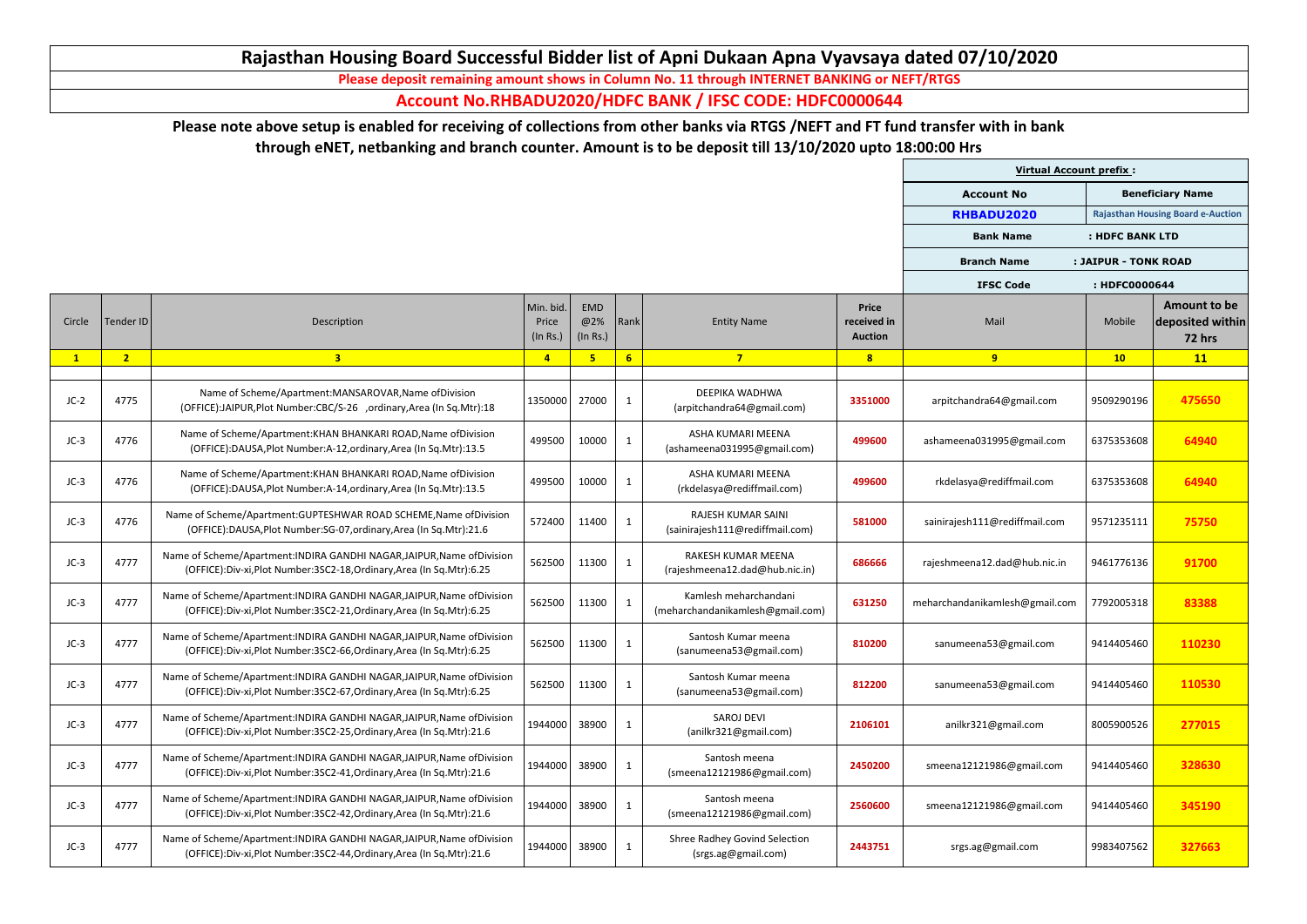|              |                |                                                                                                                                                |                                |                        |                 |                                                           |                                               | <b>Virtual Account prefix:</b> |                      |                                                          |
|--------------|----------------|------------------------------------------------------------------------------------------------------------------------------------------------|--------------------------------|------------------------|-----------------|-----------------------------------------------------------|-----------------------------------------------|--------------------------------|----------------------|----------------------------------------------------------|
|              |                |                                                                                                                                                |                                |                        |                 |                                                           |                                               | <b>Account No</b>              |                      | <b>Beneficiary Name</b>                                  |
|              |                |                                                                                                                                                |                                |                        |                 |                                                           |                                               | RHBADU2020                     |                      | <b>Rajasthan Housing Board e-Auction</b>                 |
|              |                |                                                                                                                                                |                                |                        |                 |                                                           |                                               | <b>Bank Name</b>               | : HDFC BANK LTD      |                                                          |
|              |                |                                                                                                                                                |                                |                        |                 |                                                           |                                               | <b>Branch Name</b>             | : JAIPUR - TONK ROAD |                                                          |
|              |                |                                                                                                                                                |                                |                        |                 |                                                           |                                               | <b>IFSC Code</b>               | : HDFC0000644        |                                                          |
| Circle       | Tender ID      | Description                                                                                                                                    | Min. bid.<br>Price<br>(In Rs.) | EMD<br>@2%<br>(In Rs.) | Rank            | <b>Entity Name</b>                                        | <b>Price</b><br>received in<br><b>Auction</b> | Mail                           | Mobile               | <b>Amount to be</b><br>deposited within<br><b>72 hrs</b> |
| $\mathbf{1}$ | 2 <sub>2</sub> | $\overline{\mathbf{3}}$                                                                                                                        | $\overline{4}$                 |                        | $6\overline{6}$ | $\overline{7}$                                            | 8                                             | 9                              | 10                   | 11                                                       |
| $JC-3$       | 4777           | Name of Scheme/Apartment: INDIRA GANDHI NAGAR, JAIPUR, Name of Division<br>(OFFICE):Div-xi,Plot Number:3SC2-56,Ordinary,Area (In Sq.Mtr):21.6  | 1944000                        | 38900                  | -1              | <b>REKHA GUPTA</b><br>(rdsbmgupta@gmail.com)              | 2451551                                       | rdsbmgupta@gmail.com           | 9414907377           | 328833                                                   |
| $JC-3$       | 4777           | Name of Scheme/Apartment: INDIRA GANDHI NAGAR, JAIPUR, Name of Division<br>(OFFICE):Div-ii,Plot Number:13/SC/07,Ordinary,Area (In Sq.Mtr):16.2 | 842400                         | 16800                  |                 | Naresh Bairwa<br>(nbindia810@gmail.com)                   | 876663                                        | nbindia810@gmail.com           | 8104737166           | 114699                                                   |
| $JC-3$       | 4777           | Name of Scheme/Apartment: INDIRA GANDHI NAGAR, JAIPUR, Name of Division<br>(OFFICE):Div-ii,Plot Number:13/SC/12,Corner,Area (In Sq.Mtr):21.6   | 1188000                        | 23800                  | -1              | <b>GORAV SINGH RATHORE</b><br>(gauravrathore92@gmail.com) | 1296021                                       | gauravrathore92@gmail.com      | 7665392772           | 170603                                                   |
| $JC-3$       | 4777           | Name of Scheme/Apartment: INDIRA GANDHI NAGAR, JAIPUR, Name of Division<br>(OFFICE):Div-ii,Plot Number:13/SC/15,Corner,Area (In Sq.Mtr):21.6   | 1188000                        | 23800                  | -1              | <b>RAMAN LAL MEENA</b><br>(raman649864@gmail.com)         | 1188000                                       | raman649864@gmail.com          | 8058557157           | 154400                                                   |
| $JC-3$       | 4777           | Name of Scheme/Apartment: INDIRA GANDHI NAGAR, JAIPUR, Name of Division<br>(OFFICE):Div-ii,Plot Number:13/SC/19,Corner,Area (In Sq.Mtr):21.6   | 1188000                        | 23800                  | <sup>1</sup>    | Keshi Meena<br>(pragya.bharati2016@gmail.com)             | 1198000                                       | pragya.bharati2016@gmail.com   | 8740924502           | 155900                                                   |
| $JC-3$       | 4777           | Name of Scheme/Apartment: INDIRA GANDHI NAGAR, JAIPUR, Name of Division<br>(OFFICE):Div-ii,Plot Number:6B/S-4,Ordinary,Area (In Sq.Mtr):9      | 468000                         | 9400                   |                 | <b>RAM PAL</b><br>(rampalshou@gmail.com)                  | 550000                                        | rampalshou@gmail.com           | 9785776333           | 73100                                                    |
| $JC-3$       | 4777           | Name of Scheme/Apartment: INDIRA GANDHI NAGAR, JAIPUR, Name of Division<br>(OFFICE):Div-i,Plot Number:11-SC-17,Corner,Area (In Sq.Mtr):13.5    | 742500                         | 14900                  | -1              | RAJESH KUMAR MANDAWAT<br>(rajeshmandawat84@gmail.com)     | 811111                                        | rajeshmandawat84@gmail.com     | 8688454717           | 106767                                                   |
| $JC-3$       | 4777           | Name of Scheme/Apartment: INDIRA GANDHI NAGAR, JAIPUR, Name of Division<br>(OFFICE):Div-i,Plot Number:11-SC-22,Ordinary,Area (In Sq.Mtr):13.5  | 702000                         | 14000                  |                 | <b>MOHIT KUMAR GOYAL</b><br>(mohitgoyal1503@gmail.com)    | 703000                                        | mohitgoyal1503@gmail.com       | 7597154943           | 91450                                                    |
| Jodhpur-II   | 4780           | Name of Scheme/Apartment:Chopasni Scheme, Name of Division<br>(OFFICE): Jodhpur II, Plot Number: 3-CS-4, Ordinary, Area (In Sq. Mtr): 9        | 815400                         | 16300                  |                 | Mohammed javed<br>(mohammed.javed22@yahoo.com)            | 820000                                        | mohammed.javed22@yahoo.com     | 8107456786           | 106700                                                   |
| Jodhpur-II   | 4780           | Name of Scheme/Apartment: Chopasni Scheme, Name of Division<br>(OFFICE):Jodhpur II, Plot Number: 16-BS-47, Ordinary, Area (In Sq. Mtr): 27     | 2403000                        | 48100                  | -1              | aditya sharma<br>(adityas 7@rediffmail.com)               | 2430101                                       | adityas 7@rediffmail.com       | 9352620785           | 316415                                                   |
| Jodhpur-II   | 4782           | Name of Scheme/Apartment:Jaisalmer, Name of Division (OFFICE): Jodhpur -II, Plot<br>Number:1-SB-10, Coner, Area (In Sq. Mtr):27                | 870750                         | 17400                  |                 | Khalak Khan<br>(khankhalik012@gmail.com)                  | 921151                                        | khankhalik012@gmail.com        | 8696121648           | 120773                                                   |
| Jodhpur-II   | 4782           | Name of Scheme/Apartment:Jaisalmer, Name of Division (OFFICE):Jodhpur -II, Plot<br>Number:1-SC-1, Coner, Area (In Sq. Mtr): 13.5               | 395820                         | 7900                   |                 | Prabhu Ram<br>(parburam567@gmail.com)                     | 408000                                        | parburam567@gmail.com          | 7014865891           | 53300                                                    |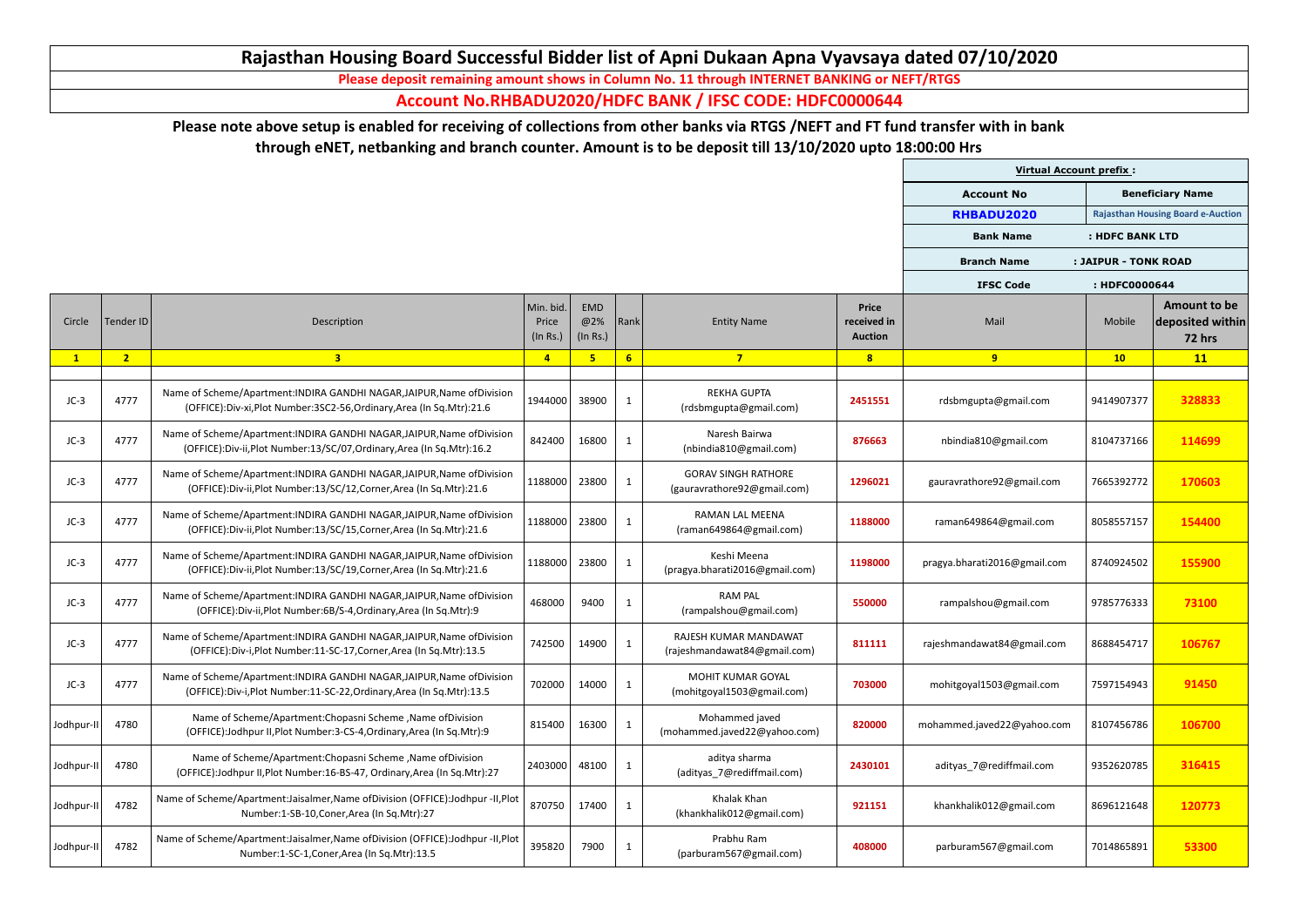|                |                |                                                                                                                                               |                                |                        |                |                                                           |                                               | <b>Virtual Account prefix:</b> |                      |                                                          |
|----------------|----------------|-----------------------------------------------------------------------------------------------------------------------------------------------|--------------------------------|------------------------|----------------|-----------------------------------------------------------|-----------------------------------------------|--------------------------------|----------------------|----------------------------------------------------------|
|                |                |                                                                                                                                               |                                |                        |                |                                                           |                                               | <b>Account No</b>              |                      | <b>Beneficiary Name</b>                                  |
|                |                |                                                                                                                                               |                                |                        |                |                                                           |                                               | RHBADU2020                     |                      | <b>Rajasthan Housing Board e-Auction</b>                 |
|                |                |                                                                                                                                               |                                |                        |                |                                                           |                                               | <b>Bank Name</b>               | : HDFC BANK LTD      |                                                          |
|                |                |                                                                                                                                               |                                |                        |                |                                                           |                                               | <b>Branch Name</b>             | : JAIPUR - TONK ROAD |                                                          |
|                |                |                                                                                                                                               |                                |                        |                |                                                           |                                               | <b>IFSC Code</b>               | : HDFC0000644        |                                                          |
| Circle         | Tender ID      | Description                                                                                                                                   | Min. bid.<br>Price<br>(In Rs.) | EMD<br>@2%<br>(In Rs.) | Rank           | <b>Entity Name</b>                                        | <b>Price</b><br>received in<br><b>Auction</b> | Mail                           | Mobile               | <b>Amount to be</b><br>deposited within<br><b>72 hrs</b> |
| $\mathbf{1}$   | 2 <sup>1</sup> | 3 <sup>1</sup>                                                                                                                                | $\overline{4}$                 | 5                      | 6 <sup>1</sup> | $7\overline{ }$                                           | 8                                             | 9                              | 10                   | 11                                                       |
| Jodhpur-II     | 4782           | Name of Scheme/Apartment:Jaisalmer, Name of Division (OFFICE):Jodhpur -II, Plot<br>Number:1-SC-5, Ordinary, Area (In Sq. Mtr):13.5            | 395820                         | 7900                   |                | <b>KAMALA DEVI GARG</b><br>(kamaladevigarg1968@gmail.com) | 396820                                        | kamaladevigarg1968@gmail.com   | 9602321929           | 51623                                                    |
| Jodhpur-II     | 4782           | Name of Scheme/Apartment:Phalodi,Name ofDivision (OFFICE):Jodhpur - II,Plot<br>Number:1-SD-06, Corner, Area (In Sq. Mtr): 18                  | 298800                         | 6000                   | -1             | <b>GHEWAR RAM</b><br>(ghewarramjsm1982@gmail.com)         | 348729                                        | ghewarramjsm1982@gmail.com     | 9610117873           | 46309                                                    |
| <b>Bikaner</b> | 4783           | Name of Scheme/Apartment:M.P Nagar, Name of Division (OFFICE): Bikaner, Plot<br>Number:11-C-23, Ord, Area (In Sq. Mtr):13.5                   | 918000                         | 18400                  | -1             | <b>NARESH MEENA</b><br>(nmeenaraj87@gmail.com)            | 920700                                        | nmeenaraj87@gmail.com          | 7014311344           | 119705                                                   |
| <b>Bikaner</b> | 4783           | Name of Scheme/Apartment:M.P Nagar, Name of Division (OFFICE): Bikaner, Plot<br>Number:11-C-24, Ord, Area (In Sq. Mtr):13.5                   | 918000                         | 18400                  |                | <b>HEMANT MEENA</b><br>(hmeena980@gmail.com)              | 926100                                        | hmeena980@gmail.com            | 9460502529           | 120515                                                   |
| Bikaner        | 4783           | Name of Scheme/Apartment:M.P Nagar, Name of Division (OFFICE): Bikaner, Plot<br>Number:11-S-68, Ord, Area (In Sq. Mtr):4                      | 272000                         | 5400                   |                | <b>VINOD PANCHARIYA</b><br>(vinodpanchariya205@gmail.com) | 286000                                        | vinodpanchariya205@gmail.com   | 7073996544           | 37500                                                    |
| Udaipur        | 4784           | "Name of Scheme/Apartment:South Extension Scheme, Name of Division<br>(OFFICE): UDAIPUR, Plot Number: SE-60, ordinary, Area (In Sq. Mtr): 27" | 1417500                        | 28400                  | $\mathbf{1}$   | Rahul Dadhich<br>(dynamicdadhich@gmail.com)               | 1600011                                       | dynamicdadhich@gmail.com       | 9929472976           | 211602                                                   |
| Udaipur        | 4784           | "Name of Scheme/Apartment:Sawina First, Name of Division<br>(OFFICE): UDAIPUR, Plot Number: 4, ordinary, Area (In Sq. Mtr): 20.25"            | 1113750                        | 22300                  | -1             | <b>MANISH KUMAR JAIN</b><br>(kinjaljain89051@gmail.com)   | 1133392                                       | kinjaljain89051@gmail.com      | 9829955264           | 147709                                                   |
| Udaipur        | 4785           | Name of Scheme/Apartment:Senthi Segwa, Name of Division<br>(OFFICE):Chittorgarh,Plot Number:CS-I/S-12,Ordinary,Area (In Sq.Mtr):13.5          | 492750                         | 9900                   |                | <b>SHIV LAL REGAR</b><br>(shivlalr046@gmail.com)          | 811111                                        | shivlalr046@gmail.com          | 9252196926           | 111767                                                   |
| Udaipur        | 4785           | Name of Scheme/Apartment:Senthi Segwa, Name of Division<br>(OFFICE):Chittorgarh,Plot Number:CS-I/S-18,Ordinary,Area (In Sq.Mtr):13.5          | 499500                         | 10000                  |                | <b>ASLAM KHAN</b><br>(khanaslam35314@gmail.com)           | 501133                                        | khanaslam35314@gmail.com       | 9414735314           | 65170                                                    |
| Udaipur        | 4785           | Name of Scheme/Apartment:Atal Nagar, Nimbahera, Name of Division<br>(OFFICE):Chittorgarh,Plot Number:CS-I/S-4,Ordinary,Area (In Sq.Mtr):27    | 1174500                        | 23500                  | -1             | Jay kumar singhvi<br>(sccjksnbh@gmail.com)                | 1795500                                       | sccjksnbh@gmail.com            | 9414149053           | 245825                                                   |
| Udaipur        | 4785           | Name of Scheme/Apartment:Atal Nagar, Nimbahera, Name of Division<br>(OFFICE):Chittorgarh,Plot Number:CS-I/S-5,Ordinary,Area (In Sq.Mtr):27    | 1188000                        | 23800                  |                | Jay kumar singhvi<br>(sccjksnbh@gmail.com)                | 1895400                                       | sccjksnbh@gmail.com            | 9414149053           | 260510                                                   |
| Udaipur        | 4785           | Name of Scheme/Apartment:Atal Nagar, Nimbahera, Name of Division<br>(OFFICE):Chittorgarh,Plot Number:CS-I/S-6,Corner,Area (In Sq.Mtr):27      | 1215000                        | 24300                  |                | Jaya Singhvi<br>(jayasinghvi34@gmail.com)                 | 2192400                                       | jayasinghvi34@gmail.com        | 7742359053           | 304560                                                   |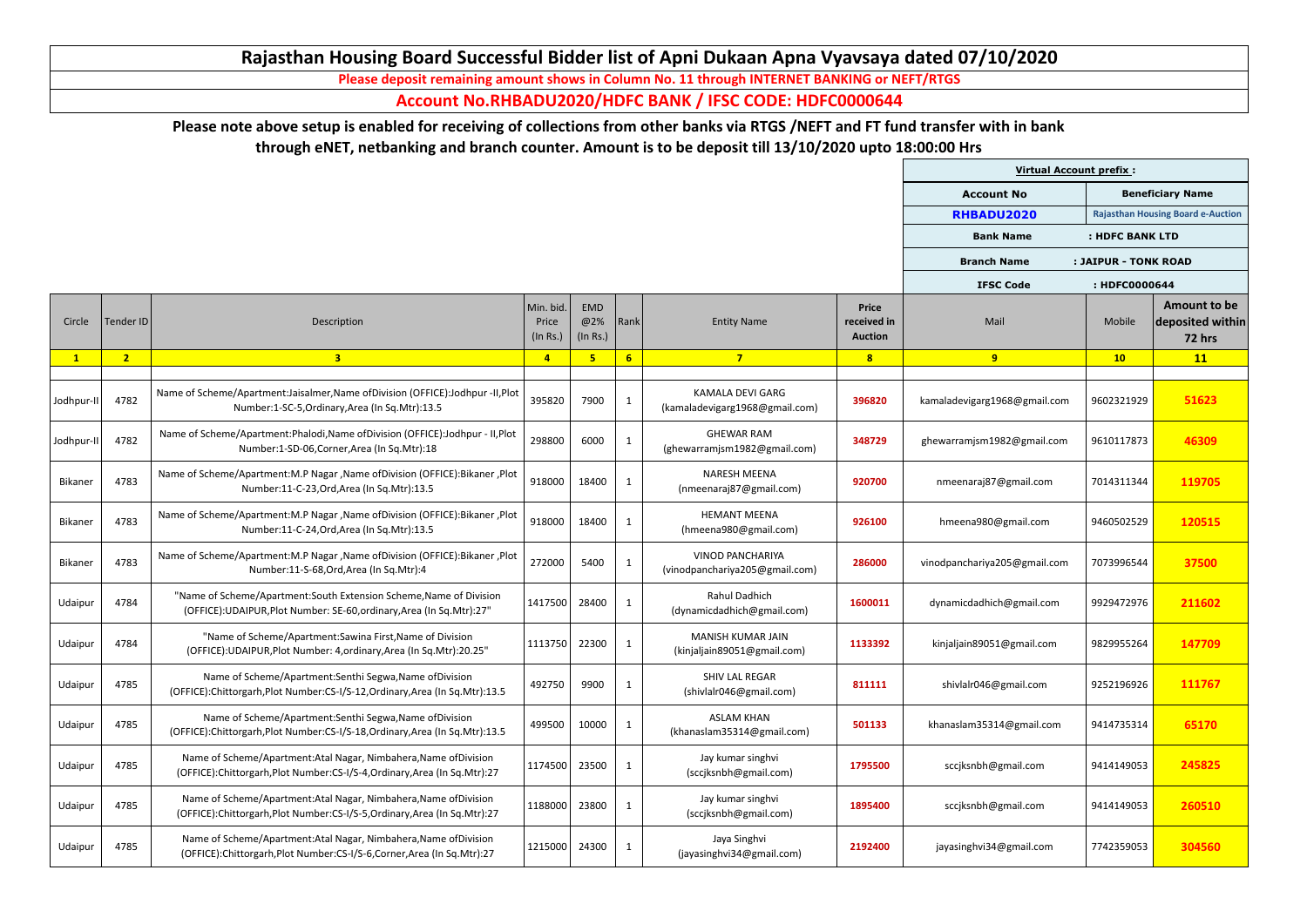|              |                |                                                                                                                                                |                                |                        |                |                                                      |                                               | <b>Virtual Account prefix:</b> |                      |                                                          |
|--------------|----------------|------------------------------------------------------------------------------------------------------------------------------------------------|--------------------------------|------------------------|----------------|------------------------------------------------------|-----------------------------------------------|--------------------------------|----------------------|----------------------------------------------------------|
|              |                |                                                                                                                                                |                                |                        |                |                                                      |                                               | <b>Account No</b>              |                      | <b>Beneficiary Name</b>                                  |
|              |                |                                                                                                                                                |                                |                        |                |                                                      |                                               | RHBADU2020                     |                      | <b>Rajasthan Housing Board e-Auction</b>                 |
|              |                |                                                                                                                                                |                                |                        |                |                                                      |                                               | <b>Bank Name</b>               | : HDFC BANK LTD      |                                                          |
|              |                |                                                                                                                                                |                                |                        |                |                                                      |                                               | <b>Branch Name</b>             | : JAIPUR - TONK ROAD |                                                          |
|              |                |                                                                                                                                                |                                |                        |                |                                                      |                                               | <b>IFSC Code</b>               | : HDFC0000644        |                                                          |
| Circle       | Tender ID      | Description                                                                                                                                    | Min. bid.<br>Price<br>(In Rs.) | EMD<br>@2%<br>(In Rs.) | Rank           | <b>Entity Name</b>                                   | <b>Price</b><br>received in<br><b>Auction</b> | Mail                           | Mobile               | <b>Amount to be</b><br>deposited within<br><b>72 hrs</b> |
| $\mathbf{1}$ | 2 <sub>2</sub> | $\overline{\mathbf{3}}$                                                                                                                        | $\overline{4}$                 | 5                      | 6 <sup>1</sup> | $\overline{\mathbf{7}}$                              | 8                                             | 9                              | 10                   | 11                                                       |
| Udaipur      | 4785           | Name of Scheme/Apartment:Atal Nagar, Nimbahera, Name of Division<br>(OFFICE):Chittorgarh,Plot Number:CS-I/S-7,Corner,Area (In Sq.Mtr):14.85    | 653400                         | 13100                  | $\mathbf{1}$   | Jaya Singhvi<br>(jayasinghvi34@gmail.com)            | 1069200                                       | jayasinghvi34@gmail.com        | 7742359053           | 147280                                                   |
| Udaipur      | 4785           | Name of Scheme/Apartment:Atal Nagar, Nimbahera, Name of Division<br>(OFFICE):Chittorgarh,Plot Number:CS-I/S-8,Ordinary,Area (In Sq.Mtr):14.85  | 638550                         | 12800                  |                | Jay kumar singhvi<br>(sccjksnbh@gmail.com)           | 831600                                        | sccjksnbh@gmail.com            | 9414149053           | 111940                                                   |
| Udaipur      | 4785           | Name of Scheme/Apartment:Atal Nagar, Nimbahera, Name of Division<br>(OFFICE):Chittorgarh,Plot Number:CS-I/S-9,Ordinary,Area (In Sq.Mtr):14.85  | 638550                         | 12800                  | -1             | Likhama Ram Chiniya<br>(likhamaramchiniya@gmail.com) | 772200                                        | likhamaramchiniya@gmail.com    | 7014953053           | 103030                                                   |
| Udaipur      | 4785           | Name of Scheme/Apartment:Atal Nagar, Nimbahera, Name of Division<br>(OFFICE):Chittorgarh,Plot Number:CS-I/S-15,Corner,Area (In Sq.Mtr):14.85   | 623700                         | 12500                  | -1             | Jaya Singhvi<br>(jayasinghvi34@gmail.com)            | 1039500                                       | jayasinghvi34@gmail.com        | 7742359053           | 143425                                                   |
| Udaipur      | 4785           | Name of Scheme/Apartment:Atal Nagar, Nimbahera, Name of Division<br>(OFFICE):Chittorgarh,Plot Number:CS-I/S-19,Ordinary,Area (In Sq.Mtr):14.85 | 608850                         | 12200                  | $\mathbf{1}$   | No.<br>(shekharpooja.ss@gmail.com)                   | 851008                                        | shekharpooja.ss@gmail.com      | 9829952622           | 115451                                                   |
| ALWAR        | 4787           | Name of Scheme/Apartment:NEB-82, Name of Division (OFFICE): Alwar, Plot<br>Number:38, Ordinary, Area (In Sq. Mtr): 15.3                        | 459000                         | 9200                   |                | <b>RAMKISHAN BAIRWA</b><br>(rksk21071980@gmail.com)  | 461100                                        | rksk21071980@gmail.com         | 9414681385           | 59965                                                    |
| ALWAR        | 4787           | Name of Scheme/Apartment:NEB-82, Name of Division (OFFICE): Alwar, Plot<br>Number:39, Ordinary, Area (In Sq. Mtr): 14.7                        | 441000                         | 8800                   |                | <b>RAMKISHAN BAIRWA</b><br>(drhem0290@gmail.com)     | 442700                                        | drhem0290@gmail.com            | 9414681385           | 57605                                                    |
| ALWAR        | 4787           | Name of Scheme/Apartment:NEB-82, Name of Division (OFFICE): Alwar, Plot<br>Number:40, Ordinary, Area (In Sq. Mtr): 14.1                        | 423000                         | 8500                   |                | RAMKISHAN BAIRWA<br>(hementsingh.singh2@gmail.com)   | 424100                                        | hementsingh.singh2@gmail.com   | 9414681385           | 55115                                                    |
| ALWAR        | 4787           | Name of Scheme/Apartment:NEB-82, Name of Division (OFFICE):Alwar, Plot<br>Number:44 (SC), Ordinary, Area (In Sq. Mtr): 10.65                   | 319500                         | 6400                   |                | Shahnawaz Ghauri<br>(shan22482@gmail.com)            | 321000                                        | shan22482@gmail.com            | 7276284725           | 41750                                                    |
| ALWAR        | 4787           | Name of Scheme/Apartment:NEB-82, Name of Division (OFFICE): Alwar, Plot<br>Number:45, Ordinary, Area (In Sq. Mtr): 9.75                        | 292500                         | 5900                   | <sup>1</sup>   | ARUN KUMAR SHARMA<br>(arunalwarsharma@yahoo.co.in)   | 300000                                        | arunalwarsharma@yahoo.co.in    | 8769383330           | 39100                                                    |
| ALWAR        | 4787           | Name of Scheme/Apartment:S.W.B Phase-I Kala Kua., Name of Division<br>(OFFICE): Alwar, Plot Number: 13, Ordinary, Area (In Sq. Mtr): 13.5      | 540000                         | 10800                  |                | Ved Prakash Yadav<br>(ved04061980@gmail.com)         | 540500                                        | ved04061980@gmail.com          | 9610000175           | 70275                                                    |
| ALWAR        | 4787           | Name of Scheme/Apartment: S.W.B Phase-IV Kala Kua., Name of Division<br>(OFFICE):Alwar,Plot Number:51,Corner,Area (In Sq.Mtr):13.5             | 607500                         | 12200                  |                | SUBHASH CHANDRA MAU<br>(smawai.alw@gmail.com)        | 711100                                        | smawai.alw@gmail.com           | 8104791679           | 94465                                                    |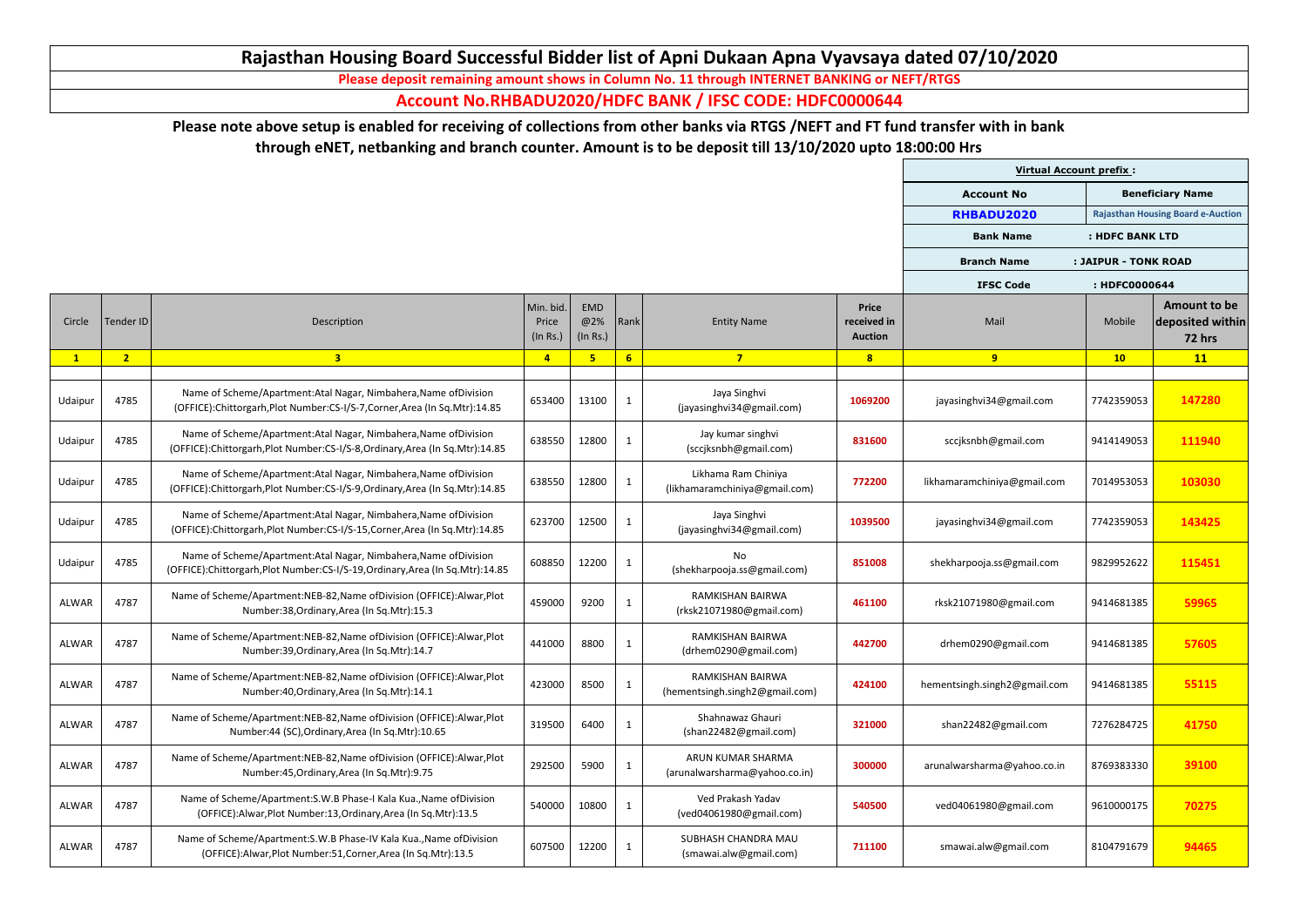|              |                |                                                                                                                                         |                                |                        |                |                                                        |                                               | <b>Virtual Account prefix:</b> |                      |                                                          |
|--------------|----------------|-----------------------------------------------------------------------------------------------------------------------------------------|--------------------------------|------------------------|----------------|--------------------------------------------------------|-----------------------------------------------|--------------------------------|----------------------|----------------------------------------------------------|
|              |                |                                                                                                                                         |                                |                        |                |                                                        |                                               | <b>Account No</b>              |                      | <b>Beneficiary Name</b>                                  |
|              |                |                                                                                                                                         |                                |                        |                |                                                        |                                               | RHBADU2020                     |                      | <b>Rajasthan Housing Board e-Auction</b>                 |
|              |                |                                                                                                                                         |                                |                        |                |                                                        |                                               | <b>Bank Name</b>               | : HDFC BANK LTD      |                                                          |
|              |                |                                                                                                                                         |                                |                        |                |                                                        |                                               | <b>Branch Name</b>             | : JAIPUR - TONK ROAD |                                                          |
|              |                |                                                                                                                                         |                                |                        |                |                                                        |                                               | <b>IFSC Code</b>               | : HDFC0000644        |                                                          |
| Circle       | Tender ID      | Description                                                                                                                             | Min. bid.<br>Price<br>(In Rs.) | EMD<br>@2%<br>(In Rs.) | Rank           | <b>Entity Name</b>                                     | <b>Price</b><br>received in<br><b>Auction</b> | Mail                           | Mobile               | <b>Amount to be</b><br>deposited within<br><b>72 hrs</b> |
| $\mathbf{1}$ | 2 <sup>1</sup> | $\overline{\mathbf{3}}$                                                                                                                 | $\overline{4}$                 |                        | $6\phantom{1}$ | $\overline{7}$                                         | 8                                             | 9                              | 10                   | 11                                                       |
| ALWAR        | 4788           | Name of Scheme/Apartment:Aravali Vihar, Name of Division (OFFICE): Bhiwadi, Plot<br>Number:CD-02, Ordinary, Area (In Sq. Mtr):18        | 792000                         | 15800                  | 1              | <b>SUNIL KUMAR</b><br>(faceofsunilkumar2015@gmail.com) | 925000                                        | faceofsunilkumar2015@gmail.com | 9772925009           | 122950                                                   |
| ALWAR        | 4788           | Name of Scheme/Apartment:Aravali Vihar, Name of Division (OFFICE): Bhiwadi, Plot<br>Number:CD-03, Ordinary, Area (In Sq. Mtr):18        | 792000                         | 15800                  |                | <b>MINAKSHI</b><br>(bobby198610@gmail.com)             | 851000                                        | bobby198610@gmail.com          | 9214019805           | 111850                                                   |
| ALWAR        | 4788           | Name of Scheme/Apartment:Aravali Vihar,Name ofDivision (OFFICE):Bhiwadi,Plot<br>Number:CD-08, Ordinary, Area (In Sq. Mtr): 18           | 792000                         | 15800                  | 1              | <b>MANOJ KUMAR</b><br>(manojkumar99571@gmail.com)      | 901011                                        | manojkumar99571@gmail.com      | 9414499571           | 119352                                                   |
| ALWAR        | 4788           | Name of Scheme/Apartment:Aravali Vihar, Name of Division (OFFICE): Bhiwadi, Plot<br>Number:CD-09, Ordinary, Area (In Sq. Mtr): 18       | 792000                         | 15800                  | $\mathbf{1}$   | <b>MANOJ KUMAR</b><br>(kumarnaresh68667@gmail.com)     | 911000                                        | kumarnaresh68667@gmail.com     | 9414499571           | 120850                                                   |
| ALWAR        | 4788           | Name of Scheme/Apartment:Aravali Vihar,Name ofDivision (OFFICE):Bhiwadi,Plot<br>Number:CD-10, Ordinary, Area (In Sq. Mtr): 18           | 792000                         | 15800                  | <sup>1</sup>   | SATYANARAYAN<br>(satyanarainupadhaya@gmail.com)        | 851000                                        | satyanarainupadhaya@gmail.com  | 9214019805           | 111850                                                   |
| ALWAR        | 4788           | Name of Scheme/Apartment:Aravali Vihar, Name of Division (OFFICE): Bhiwadi, Plot<br>Number:CD-14, Corner, Area (In Sq. Mtr):18          | 828000                         | 16600                  |                | Rajhans<br>(anekgujjar2861@gmail.com)                  | 911751                                        | anekgujjar2861@gmail.com       | 9694014001           | 120163                                                   |
| ALWAR        | 4788           | Name of Scheme/Apartment:Aravali Vihar, Name of Division (OFFICE): Bhiwadi, Plot<br>Number: CD-18, Ordinary, Area (In Sq. Mtr): 18      | 792000                         | 15800                  |                | <b>PURAN SINGH</b><br>(puransingh1600@gmail.com)       | 8025000                                       | puransingh1600@gmail.com       | 9636241600           | 1187950                                                  |
| ALWAR        | 4788           | Name of Scheme/Apartment:Aravali Vihar, Name of Division (OFFICE): Bhiwadi, Plot<br>Number:CD-22, Ordinary, Area (In Sq. Mtr):18        | 792000                         | 15800                  |                | ajay kumar singh<br>(sandeepy449@gmail.com)            | 1102000                                       | sandeepy449@gmail.com          | 7056707377           | 149500                                                   |
| ALWAR        | 4788           | Name of Scheme/Apartment:Aravali Vihar, Name of Division (OFFICE): Bhiwadi, Plot<br>Number:CD-23, Ordinary, Area (In Sq. Mtr):18        | 792000                         | 15800                  |                | <b>JATIN DAYMA</b><br>(jatindayma143@gmail.com)        | 1075000                                       | jatindayma143@gmail.com        | 9785111983           | 145450                                                   |
| ALWAR        | 4788           | Name of Scheme/Apartment:Aravali Vihar, Name of Division (OFFICE): Bhiwadi, Plot<br>Number: CD-31, Ordinary, Area (In Sq. Mtr): 18      | 792000                         | 15800                  | -1             | PAPPU<br>(srbstrong@gmail.com)                         | 985000                                        | srbstrong@gmail.com            | 9887860003           | 131950                                                   |
| ALWAR        | 4788           | Name of Scheme/Apartment:Aravali Vihar, Name of Division (OFFICE): Bhiwadi, Plot<br>Number: CD-32 (SC), Ordinary, Area (In Sq. Mtr): 18 | 792000                         | 15800                  |                | <b>AMAR SINGH</b><br>(amargoodfaith61@gmail.com)       | 793000                                        | amargoodfaith61@gmail.com      | 9680506100           | 103150                                                   |
| ALWAR        | 4788           | Name of Scheme/Apartment:Aravali Vihar, Name of Division (OFFICE): Bhiwadi, Plot<br>Number: CD-50 (SC), Ordinary, Area (In Sq. Mtr): 18 | 792000                         | 15800                  |                | Dheeraj Bairwa<br>(vikashem25022013@gmail.com)         | 831600                                        | vikashem25022013@gmail.com     | 7733841619           | 108940                                                   |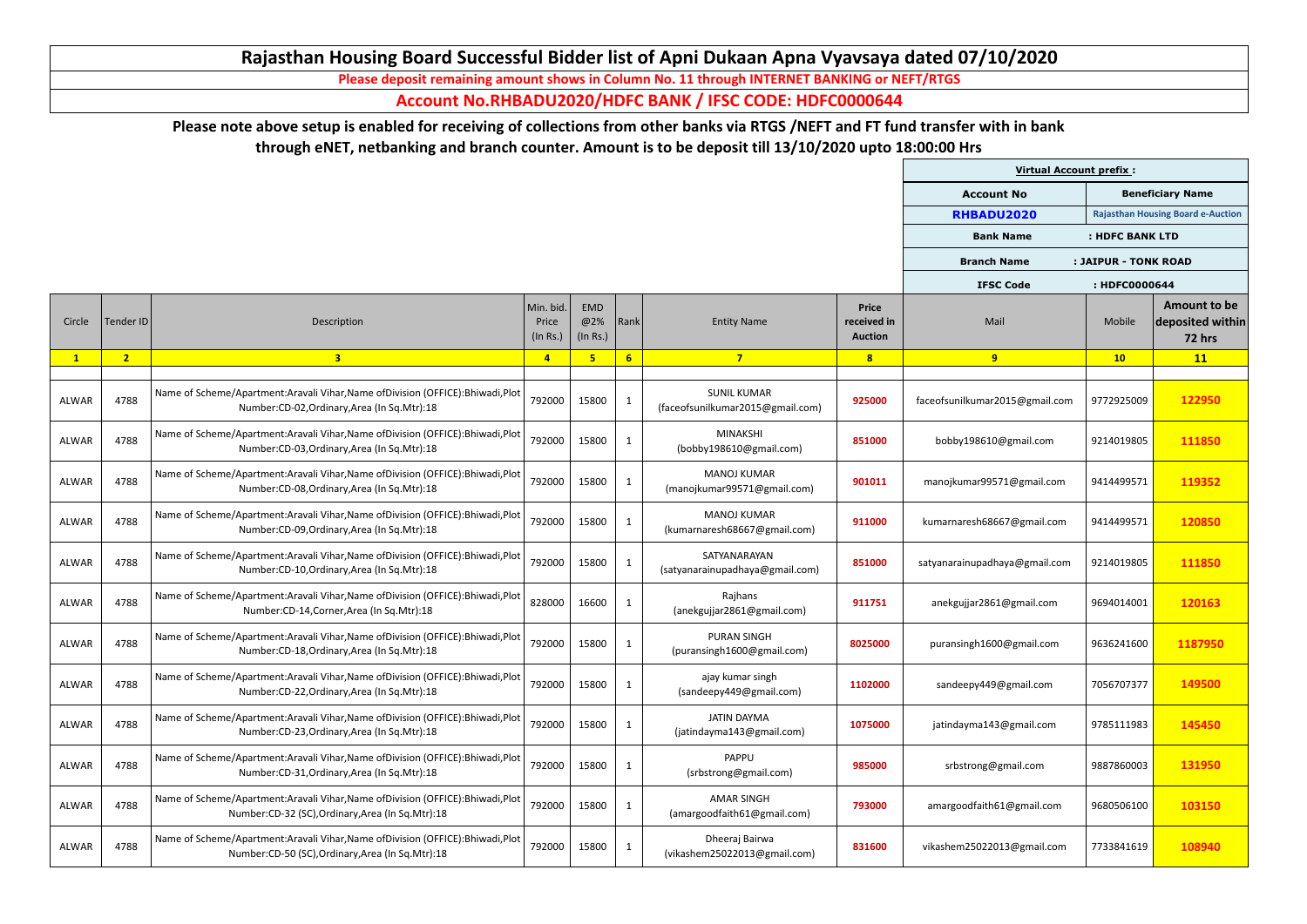|              |                |                                                                                                                                     |                                |                               |                |                                                       |                                               | <b>Virtual Account prefix:</b> |                      |                                                          |
|--------------|----------------|-------------------------------------------------------------------------------------------------------------------------------------|--------------------------------|-------------------------------|----------------|-------------------------------------------------------|-----------------------------------------------|--------------------------------|----------------------|----------------------------------------------------------|
|              |                |                                                                                                                                     |                                |                               |                |                                                       |                                               | <b>Account No</b>              |                      | <b>Beneficiary Name</b>                                  |
|              |                |                                                                                                                                     |                                |                               |                |                                                       |                                               | RHBADU2020                     |                      | <b>Rajasthan Housing Board e-Auction</b>                 |
|              |                |                                                                                                                                     |                                |                               |                |                                                       |                                               | <b>Bank Name</b>               | : HDFC BANK LTD      |                                                          |
|              |                |                                                                                                                                     |                                |                               |                |                                                       |                                               | <b>Branch Name</b>             | : JAIPUR - TONK ROAD |                                                          |
|              |                |                                                                                                                                     |                                |                               |                |                                                       |                                               | <b>IFSC Code</b>               | : HDFC0000644        |                                                          |
| Circle       | Tender ID      | Description                                                                                                                         | Min. bid.<br>Price<br>(In Rs.) | <b>EMD</b><br>@2%<br>(In Rs.) | Rank           | <b>Entity Name</b>                                    | <b>Price</b><br>received in<br><b>Auction</b> | Mail                           | Mobile               | <b>Amount to be</b><br>deposited within<br><b>72 hrs</b> |
| $\mathbf{1}$ | 2 <sub>1</sub> | 3 <sup>1</sup>                                                                                                                      | $\overline{4}$                 | 5                             | 6 <sup>1</sup> | $7\overline{ }$                                       | 8                                             | 9                              | 10                   | 11                                                       |
| ALWAR        | 4788           | Name of Scheme/Apartment:Aravali Vihar, Name of Division (OFFICE): Bhiwadi, Plot<br>Number:CD-52, Ordinary, Area (In Sq. Mtr):18    | 792000                         | 15800                         |                | Shashi Yadav<br>(sandey449@rediffmail.com)            | 832000                                        | sandey449@rediffmail.com       | 8082850015           | 109000                                                   |
| ALWAR        | 4788           | Name of Scheme/Apartment:Aravali Vihar, Name of Division (OFFICE): Bhiwadi, Plot<br>Number:CD-55, Ordinary, Area (In Sq. Mtr): 18   | 792000                         | 15800                         | <sup>1</sup>   | Nand Kishor Sharma<br>(jp.vmelectricals@gmail.com)    | 1061000                                       | jp.vmelectricals@gmail.com     | 9214019805           | 143350                                                   |
| ALWAR        | 4788           | Name of Scheme/Apartment:Aravali Vihar, Name of Division (OFFICE): Bhiwadi, Plot<br>Number:CD-56 (SC), Corner, Area (In Sq. Mtr):18 | 828000                         | 16600                         |                | <b>RAM CHANDER</b><br>(rc987523@gmail.com)            | 936000                                        | rc987523@gmail.com             | 9875233101           | 123800                                                   |
| ALWAR        | 4788           | Name of Scheme/Apartment:Aravali Vihar, Name of Division (OFFICE): Bhiwadi, Plot<br>Number:CD-59, Corner, Area (In Sq. Mtr):18      | 828000                         | 16600                         |                | <b>RAJNI</b><br>(jujharlogistics@gmail.com)           | 1151139                                       | jujharlogistics@gmail.com      | 8739999949           | 156071                                                   |
| <b>KOTA</b>  | 4790           | Name of Scheme/Apartment:KUNHARI, Name of Division (OFFICE):KOTA, Plot<br>Number:31, Ordinary, Area (In Sq. Mtr):13.5               | 945000                         | 18900                         | $\mathbf{1}$   | Aamir Sohail Ansari<br>(aamirsohail861@gmail.com)     | 1011786                                       | aamirsohail861@gmail.com       | 9024774590           | 132868                                                   |
| <b>KOTA</b>  | 4790           | Name of Scheme/Apartment:KUNHARI, Name of Division (OFFICE):KOTA, Plot<br>Number:34, Ordinary, Area (In Sq. Mtr):13.5               | 945000                         | 18900                         | $\mathbf{1}$   | Irshad Mohammad<br>(jesmikaansari@gmail.com)          | 1018500                                       | jesmikaansari@gmail.com        | 9024774590           | 133875                                                   |
| <b>KOTA</b>  | 4790           | Name of Scheme/Apartment:KUNHARI, Name of Division (OFFICE):KOTA, Plot<br>Number: 34 - A, Ordinary, Area (In Sq. Mtr): 13.5         | 945000                         | 18900                         | -1             | Asgar Hussain Ansari<br>(asgarhussain417@gmail.com)   | 1022150                                       | asgarhussain417@gmail.com      | 9828437369           | 134423                                                   |
| <b>KOTA</b>  | 4790           | Name of Scheme/Apartment: KUNHARI, Name of Division (OFFICE): KOTA, Plot<br>Number: 34 - B, Ordinary, Area (In Sq. Mtr): 13.5       | 945000                         | 18900                         |                | RAJESH KUMAR MEROTHA<br>(khushi70037@gmail.com)       | 1051266                                       | khushi70037@gmail.com          | 9610337975           | 138790                                                   |
| <b>KOTA</b>  | 4790           | Name of Scheme/Apartment:KUNHARI, Name of Division (OFFICE):KOTA, Plot<br>Number: 34 - C, Ordinary, Area (In Sq. Mtr): 13.5         | 945000                         | 18900                         |                | <b>VISHAL NANIWAL</b><br>(shankynainiwal@gmail.com)   | 1235250                                       | shankynainiwal@gmail.com       | 9509513046           | 166388                                                   |
| <b>KOTA</b>  | 4790           | Name of Scheme/Apartment:KUNHARI, Name of Division (OFFICE):KOTA, Plot<br>Number:45, Ordinary, Area (In Sq. Mtr):13.5               | 945000                         | 18900                         | $\mathbf{1}$   | <b>DEEPAK CHAUHAN</b><br>(manishchouhan277@gmail.com) | 1040998                                       | manishchouhan277@gmail.com     | 7230002693           | 137250                                                   |
| <b>KOTA</b>  | 4790           | Name of Scheme/Apartment:KUNHARI, Name of Division (OFFICE):KOTA, Plot<br>Number:46, Ordinary, Area (In Sq. Mtr):13.5               | 945000                         | 18900                         |                | HUKAM CHAND NAINIWAL<br>(kavitanainiwal@gmail.com)    | 1255473                                       | kavitanainiwal@gmail.com       | 9252520280           | 169421                                                   |
| <b>KOTA</b>  | 4790           | Name of Scheme/Apartment:KUNHARI, Name of Division (OFFICE):KOTA, Plot<br>Number:86, Corner, Area (In Sq. Mtr):9                    | 657000                         | 13100                         |                | Renu<br>(renu123@gmail.com)                           | 681251                                        | renu123@gmail.com              | 8949040996           | 89088                                                    |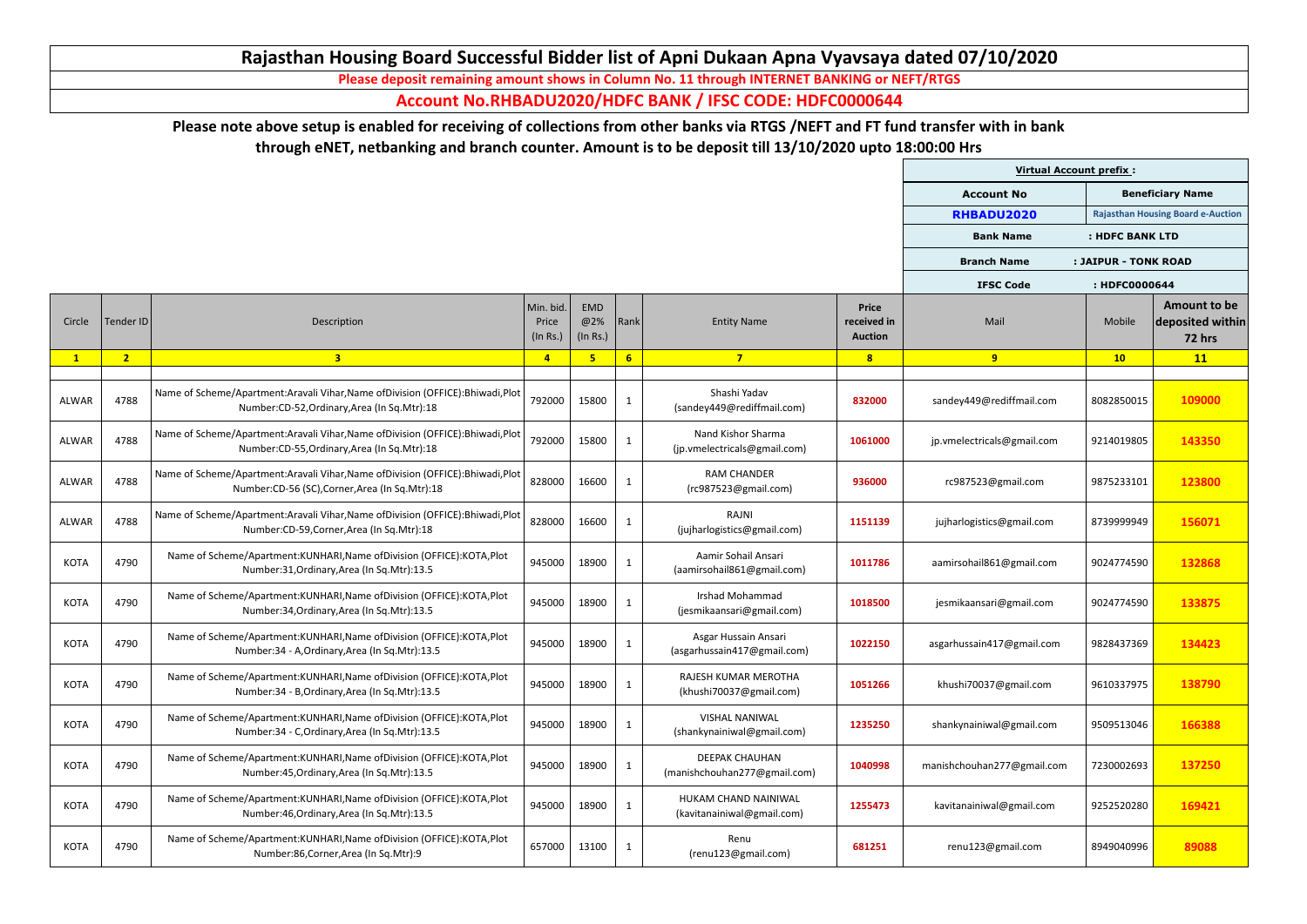|              |                |                                                                                                                                           |                                |                        |                |                                                      |                                               | <b>Virtual Account prefix:</b> |                      |                                                          |
|--------------|----------------|-------------------------------------------------------------------------------------------------------------------------------------------|--------------------------------|------------------------|----------------|------------------------------------------------------|-----------------------------------------------|--------------------------------|----------------------|----------------------------------------------------------|
|              |                |                                                                                                                                           |                                |                        |                |                                                      |                                               | <b>Account No</b>              |                      | <b>Beneficiary Name</b>                                  |
|              |                |                                                                                                                                           |                                |                        |                |                                                      |                                               | RHBADU2020                     |                      | <b>Rajasthan Housing Board e-Auction</b>                 |
|              |                |                                                                                                                                           |                                |                        |                |                                                      |                                               | <b>Bank Name</b>               | : HDFC BANK LTD      |                                                          |
|              |                |                                                                                                                                           |                                |                        |                |                                                      |                                               | <b>Branch Name</b>             | : JAIPUR - TONK ROAD |                                                          |
|              |                |                                                                                                                                           |                                |                        |                |                                                      |                                               | <b>IFSC Code</b>               | : HDFC0000644        |                                                          |
| Circle       | Tender ID      | Description                                                                                                                               | Min. bid.<br>Price<br>(In Rs.) | EMD<br>@2%<br>(In Rs.) | Rank           | <b>Entity Name</b>                                   | <b>Price</b><br>received in<br><b>Auction</b> | Mail                           | Mobile               | <b>Amount to be</b><br>deposited within<br><b>72 hrs</b> |
| $\mathbf{1}$ | 2 <sup>1</sup> | $\overline{\mathbf{3}}$                                                                                                                   | $\overline{4}$                 |                        | $6\phantom{1}$ | $\overline{7}$                                       | 8                                             | 9                              | 10                   | 11                                                       |
| <b>KOTA</b>  | 4790           | Name of Scheme/Apartment: KUNHARI, Name of Division (OFFICE): KOTA, Plot<br>Number:87, Corner, Area (In Sq. Mtr):9                        | 657000                         | 13100                  | $\mathbf{1}$   | SANTOSH<br>(rajendrakumar49475@gmail.com)            | 720000                                        | rajendrakumar49475@gmail.com   | 9571931924           | 94900                                                    |
| <b>KOTA</b>  | 4790           | Name of Scheme/Apartment:KUNHARI, Name of Division (OFFICE):KOTA, Plot<br>Number:92, Ordinary, Area (In Sq. Mtr): 9                       | 630000                         | 12600                  |                | <b>MANISH CHAUHAN</b><br>(mc7908459@gmail.com)       | 661491                                        | mc7908459@gmail.com            | 7230002693           | 86624                                                    |
| <b>KOTA</b>  | 4790           | Name of Scheme/Apartment:NAINWA,Name ofDivision (OFFICE):KOTA,Plot<br>Number:2-S-9, Ordinary, Area (In Sq. Mtr): 13.5                     | 351000                         | 7000                   |                | Shahnawaz Ghauri<br>(shan22482@gmail.com)            | 355000                                        | shan22482@gmail.com            | 7276284725           | 46250                                                    |
| <b>KOTA</b>  | 4790           | Name of Scheme/Apartment: SWAMI VIVEKANAND NAGAR, Name of Division<br>(OFFICE):KOTA, Plot Number: 4-C-69, Corner, Area (In Sq. Mtr): 18   | 1188000                        | 23800                  | $\mathbf 1$    | Anurag Nagar<br>(anuragkrishnaa@gmail.com)           | 1301000                                       | anuragkrishnaa@gmail.com       | 8826429662           | 171350                                                   |
| <b>KOTA</b>  | 4790           | Name of Scheme/Apartment: SWAMI VIVEKANAND NAGAR, Name of Division<br>(OFFICE):KOTA, Plot Number: 4-C-70, Ordinary, Area (In Sq. Mtr): 18 | 1134000                        | 22700                  | $\mathbf{1}$   | Ramesh Chandra Nagar<br>(nagarramesh43@gmail.com)    | 1201000                                       | nagarramesh43@gmail.com        | 9413471710           | 157450                                                   |
| <b>KOTA</b>  | 4790           | Name of Scheme/Apartment: SWAMI VIVEKANAND NAGAR, Name of Division<br>(OFFICE):KOTA, Plot Number: 4-C-88, Corner, Area (In Sq. Mtr): 18   | 1188000                        | 23800                  |                | <b>Bhanwar Singh</b><br>(pr108078@gmail.com)         | 1230000                                       | pr108078@gmail.com             | 9414783304           | 160700                                                   |
| <b>KOTA</b>  | 4790           | Name of Scheme/Apartment: SWAMI VIVEKANAND NAGAR, Name of Division<br>(OFFICE):KOTA, Plot Number: 4-C-89, Corner, Area (In Sq. Mtr): 18   | 1188000                        | 23800                  |                | manoj khandelwal<br>(manojkhandelwal030@gmail.com)   | 1261000                                       | manojkhandelwal030@gmail.com   | 9602574670           | 165350                                                   |
| $JC-3$       | 4793           | Name of Scheme/Apartment: INDIRA GANDHI NAGAR, Name of Division<br>(OFFICE):JAIPUR, Plot Number: 4/SC/01, CORNER, Area (In Sq. Mtr): 6.25 | 750000                         | 15000                  |                | Rakesh Sokariya<br>(kumarrakesh_rks@yahoo.com)       | 750000                                        | kumarrakesh rks@yahoo.com      | 9782220001           | 97500                                                    |
| $JC-3$       | 4793           | Name of Scheme/Apartment: INDIRA GANDHI NAGAR, Name of Division<br>(OFFICE):JAIPUR, Plot Number: 4/SC/09, ORD, Area (In Sq. Mtr): 6.25    | 690000                         | 13800                  |                | <b>RAHUL MAHAWAR</b><br>(mahawar369@gmail.com)       | 690000                                        | mahawar369@gmail.com           | 9023940532           | 89700                                                    |
| $JC-3$       | 4793           | Name of Scheme/Apartment: INDIRA GANDHI NAGAR, Name of Division<br>(OFFICE):JAIPUR, Plot Number: 6/SC/2/7, ORD, Area (In Sq. Mtr): 6.642  | 1050000                        | 21000                  | $\mathbf 1$    | Pradeep kumar sharma<br>(pradeep.sharma@esic.nic.in) | 1150000                                       | pradeep.sharma@esic.nic.in     | 9887223295           | 151500                                                   |
| $JC-3$       | 4793           | Name of Scheme/Apartment: INDIRA GANDHI NAGAR, Name of Division<br>(OFFICE):JAIPUR, Plot Number: 6/SC/2/9, ORD, Area (In Sq. Mtr): 6.642  | 1050000                        | 21000                  |                | Pradeep kumar sharma<br>(pradeep.sharma@esic.nic.in) | 1150000                                       | pradeep.sharma@esic.nic.in     | 9887223295           | 151500                                                   |
| $JC-3$       | 4796           | Name of Scheme/Apartment: Khan Bhakri Road Scheme, Dausa, Name of Division<br>(OFFICE):Dausa,Plot Number:A-04,ORD,Area (In Sq.Mtr):27     | 1871000                        | 37400                  |                | ANKIT KUMAR AGRAWAL<br>(ritesakagrawal@gmail.com)    | 1901000                                       | ritesakagrawal@gmail.com       | 9784891229           | 247750                                                   |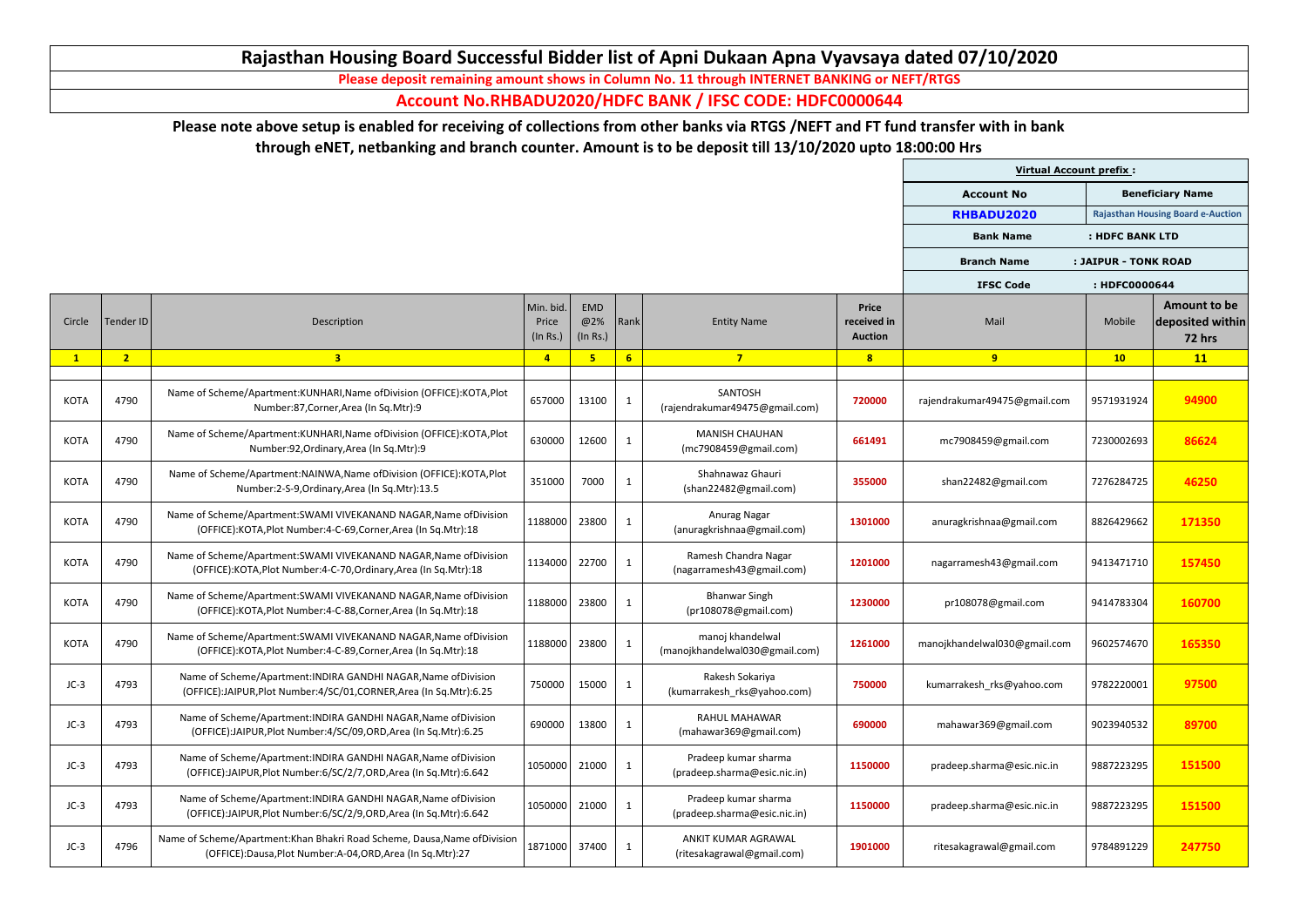|                |                |                                                                                                                                                                                                      |                                |                               |                 |                                                                  |                                               | <b>Virtual Account prefix:</b>  |                      |                                                          |
|----------------|----------------|------------------------------------------------------------------------------------------------------------------------------------------------------------------------------------------------------|--------------------------------|-------------------------------|-----------------|------------------------------------------------------------------|-----------------------------------------------|---------------------------------|----------------------|----------------------------------------------------------|
|                |                |                                                                                                                                                                                                      |                                |                               |                 |                                                                  |                                               | <b>Account No</b>               |                      | <b>Beneficiary Name</b>                                  |
|                |                |                                                                                                                                                                                                      |                                |                               |                 |                                                                  |                                               | RHBADU2020                      |                      | <b>Rajasthan Housing Board e-Auction</b>                 |
|                |                |                                                                                                                                                                                                      |                                |                               |                 |                                                                  |                                               | <b>Bank Name</b>                | : HDFC BANK LTD      |                                                          |
|                |                |                                                                                                                                                                                                      |                                |                               |                 |                                                                  |                                               | <b>Branch Name</b>              | : JAIPUR - TONK ROAD |                                                          |
|                |                |                                                                                                                                                                                                      |                                |                               |                 |                                                                  |                                               | <b>IFSC Code</b>                | : HDFC0000644        |                                                          |
| Circle         | Tender ID      | Description                                                                                                                                                                                          | Min. bid.<br>Price<br>(In Rs.) | <b>EMD</b><br>@2%<br>(In Rs.) | Rank            | <b>Entity Name</b>                                               | <b>Price</b><br>received in<br><b>Auction</b> | Mail                            | Mobile               | <b>Amount to be</b><br>deposited within<br><b>72 hrs</b> |
|                | 2 <sub>2</sub> | $\overline{\mathbf{3}}$                                                                                                                                                                              | $\overline{4}$                 | 5                             | $6\overline{6}$ | $\overline{7}$                                                   | 8                                             | 9                               | 10                   | 11                                                       |
| $JC-3$         | 4796           | Name of Scheme/Apartment: Khan Bhakri Road Scheme, Dausa, Name of Division<br>(OFFICE):Dausa,Plot Number:A-05,ORD,Area (In Sq.Mtr):27                                                                | 1871000                        | 37400                         | $\mathbf{1}$    | DINESH CHANDRA SHARMA<br>(sureshgsIdc@gmail.com)                 | 1875500                                       | sureshgsldc@gmail.com           | 8949711781           | 243925                                                   |
| <b>KOTA</b>    | 4801           | Name of Scheme/Apartment:Bundi, Name of Division (OFFICE): Vikas Nagar,<br>Bundi, Plot Number: 3, ORD, Area (In Sq. Mtr): 4.32                                                                       | 260000                         | 5200                          | $\mathbf{1}$    | Shahnawaz Ghauri<br>(shan22482@gmail.com)                        | 265000                                        | shan22482@gmail.com             | 7276284725           | 34550                                                    |
| Jodhpur-II     | 4802           | "Name of Scheme/Apartment: Chopsani housing Scheme, Sec-22, Jodhpur-II, Name<br>of Division (OFFICE): Chopsani housing Scheme, Sec-22, Jodhpur-II, Plot Number:<br>11/09. ORD. Area (In Sq. Mtr): 9" | 971000                         | 19400                         | $\mathbf{1}$    | <b>DHANWANTRI BISHNOI</b><br>(poorneshvishnoi05@gmail.com)       | 971013                                        | poorneshvishnoi05@gmail.com     | 7732821947           | 126252                                                   |
| <b>UDAIPUR</b> | 4917           | Name of Scheme/Apartment: Shastri nagar, Name of Division<br>(OFFICE):Banswara, Plot Number: A-36, Ordinary, Area (In Sq. Mtr): 16.2                                                                 | 437400                         | 8700                          | $\mathbf{1}$    | Deepshikha veragi<br>(deepshikhaveragi2468@gmail.com)            | 451400                                        | deepshikhaveragi2468@gmail.com  | 6375579354           | 59010                                                    |
| <b>UDAIPUR</b> | 4917           | Name of Scheme/Apartment: Mahi sarovar Vistaar, Name of Division<br>(OFFICE):Banswara, Plot Number: S-06, Ordinary, Area (In Sq. Mtr): 10.5                                                          | 283500                         | 5700                          | $\mathbf{1}$    | Veena w/o kunal<br>(knldestiny9@gmail.com)                       | 284500                                        | knldestiny9@gmail.com           | 9950490557           | 36975                                                    |
| <b>UDAIPUR</b> | 4917           | Name of Scheme/Apartment: Mahi sarovar Vistaar, Name of Division<br>(OFFICE):Banswara, Plot Number: S-07, Ordinary, Area (In Sq. Mtr): 10.5                                                          | 283500                         | 5700                          | $\mathbf{1}$    | Priyanka Kamra<br>(onkarhrservices@gmail.com)                    | 284500                                        | onkarhrservices@gmail.com       | 8949262565           | 36975                                                    |
| <b>UDAIPUR</b> | 4917           | Name of Scheme/Apartment: Mahi sarovar Vistaar, Name of Division<br>(OFFICE):Banswara,Plot Number:S-12 (ST),Corner,Area (In Sq.Mtr):10.5                                                             | 299250                         | 6000                          | $\mathbf{1}$    | Vinay Joshi<br>(vjoshi.3601@gmail.com)                           | 300000                                        | vjoshi.3601@gmail.com           | 9414725960           | 39000                                                    |
| <b>UDAIPUR</b> | 4917           | Name of Scheme/Apartment: Mahi sarovar Vistaar, Name of Division<br>(OFFICE):Banswara, Plot Number: S-15, Ordinary, Area (In Sq. Mtr): 13.5                                                          | 364500                         | 7300                          | $\mathbf{1}$    | PARVATI KRISHNANI<br>(pkrishnani79@gmail.com)                    | 401000                                        | pkrishnani79@gmail.com          | 8003296505           | 52850                                                    |
| <b>UDAIPUR</b> | 4917           | Name of Scheme/Apartment: Mahi sarovar Vistaar, Name of Division<br>(OFFICE):Banswara, Plot Number: S-16, Ordinary, Area (In Sq. Mtr): 13.5                                                          | 364500                         | 7300                          | $\mathbf{1}$    | <b>GOVIND RAM JAYSINGHANI</b><br>(jaysinghanigovind77@gmail.com) | 375000                                        | jaysinghanigovind77@gmail.com   | 8114429027           | 48950                                                    |
| <b>UDAIPUR</b> | 4917           | Name of Scheme/Apartment: Mahi sarovar Vistaar, Name of Division<br>(OFFICE):Banswara, Plot Number: S-21, Ordinary, Area (In Sq. Mtr): 13.5                                                          | 364500                         | 7300                          | 1               | <b>SUNNY ENTERPRISES</b><br>(sunnyenterprises.1976@gmail.com)    | 364600                                        | sunnyenterprises.1976@gmail.com | 9414307125           | 47390                                                    |
| Jodhpur-I      | 4918           | Name of Scheme/Apartment:Madhuban yojna,Name ofDivision (OFFICE):Jodhpur-<br>II, Plot Number: 20, Ordinary, Area (In Sq. Mtr): 9                                                                     | 630000                         | 12600                         | $\mathbf{1}$    | SHAKUNTLA DEVI BANIA<br>(shakuntladevibania@gmail.com)           | 2700000                                       | shakuntladevibania@gmail.com    | 8949206490           | 392400                                                   |
| Jodhpur-I      | 4918           | Name of Scheme/Apartment:Madhuban yojna,Name ofDivision (OFFICE):Jodhpur-<br>II, Plot Number: 21, Corner, Area (In Sq. Mtr): 9                                                                       | 675000                         | 13500                         | $\mathbf{1}$    | <b>BHERA RAM PATEL</b><br>(bherarampatel2021@gmail.com)          | 4900000                                       | bherarampatel2021@gmail.com     | 7726037777           | 721500                                                   |